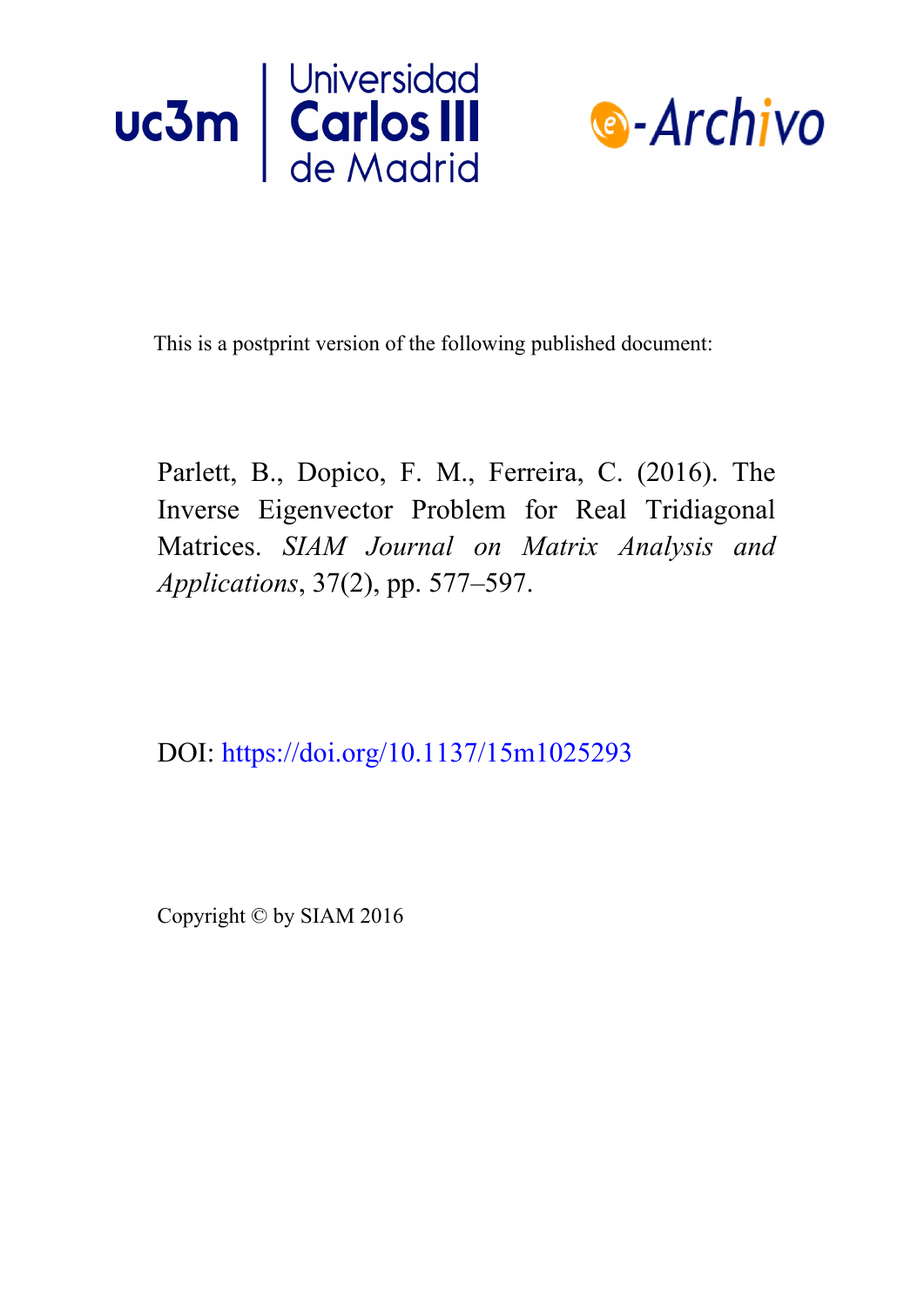# THE INVERSE EIGENVECTOR PROBLEM FOR REAL TRIDIAGONAL MATRICES <sup>∗</sup>

#### $\rm BERESFORM$ D PARLETT<sup>†</sup>, FROILÁN M. DOPICO $^{\ddagger}$ , AND CARLA FERREIRA $^{\S}$

Abstract. A little known property of a pair of eigenvectors (column and row) of a real tridiagonal matrix is presented. With its help we can define necessary and sufficient conditions for the unique real tridiagonal matrix for which an approximate pair of complex eigenvectors are exact. Similarly we can designate the unique real tridiagonal matrix for which two approximate real eigenvectors, with different real eigenvalues, are also exact. We close with an illustration that these unique "backward error" matrices are sensitive to small rounding errors in certain partial sums which play a key role in determining the matrices.

Key words. backward errors, tridiagonal matrices, eigenvector

#### AMS subject classifications. 65F15, 65F18, 15A29

1. Introduction. The real symmetric eigenvalue problem  $Ax = x\lambda$  is well posed, in an absolute sense, because an eigenvalue  $\lambda$  can change by no more than the spectral norm of the change in the matrix  $A$ . This is Weyl's Theorem. In the unsymmetric eigenvalue problem some eigenvalues may be robust while others may be extremely sensitive to uncertainty in the matrix entries. Consequently, the assessment of error becomes a major concern.

The best known, and useful, measure is the residual r defined by  $r := \hat{x}\hat{\lambda} - A\hat{x}$  for approximate eigenpair  $(\lambda, \hat{\boldsymbol{x}})$ . An alternative approach which is very appealing, especially for ill-posed and illconditioned problems, is the so-called "backward error". Find a matrix  $\hat{A}$  such that  $\hat{A}\hat{x} = \hat{x}\hat{\lambda}$  and measure, or estimate,  $\|\hat{A} - A\|$ . Ideal would be the  $\hat{A}$  that minimizes  $\hat{A} - A$  in some norm.

The finely crafted procedure Hessenberg QR (HQR) is called "backward stable" because the final triangular matrix is orthogonally similar to a matrix close, in norm, to the initial Hessenberg matrix. So a close problem has been solved and there is no incentive to seek a backward error in each particular case. Nevertheless, norm results do not usually respect any special structure in the initial matrix, e.g., [\[4,](#page-21-0) [7,](#page-21-1) [12\]](#page-21-2). This situation motivates a steady research effort on backward errors [\[1,](#page-21-3) [2,](#page-21-4) [5,](#page-21-5) [6,](#page-21-6) [8,](#page-21-7) [10,](#page-21-8) [11\]](#page-21-9). The problems tend to be so hard that the results are essentially theoretical because the equations determining all the  $\hat{A}$  are too forbidding to solve for min  $\|\hat{A} - A\|$ .

Tridiagonal matrices, see Section [2,](#page-2-0) are so special that even one complex triple  $(\lambda, x, y^*)$  can, under suitable conditions, determine a unique real tridiagonal matrix  $C$  for which it is an eigentriple:  $Cx = x\lambda, y^*C = \lambda y^*$ . More generally, we determine when a few vectors, complex and real, define a unique  $C$  for which they are eigenvectors. This suggests the possibility of exhibiting the backward error matrix along with a computed eigentriple.

In the course of this investigation we made two auxiliary observations that are of independent interest. The first is Theorem [3.2](#page-3-0) (new to us) that describes two relations between the entries of the

<sup>∗</sup>Carla Ferreira research was supported by the Research Centre of Mathematics of the University of Minho with the Portuguese Funds from the "Fundação para a Ciência e a Tecnologia", through the Project PEstOE/MAT/UI0013/2014. The research of F. Dopico was partially supported by the Ministerio de Economía y Competitividad of Spain through the research grant MTM2012-32542.

<sup>†</sup>Department of Mathematics and Computer Science Division of the EECS Department, University of California, Berkeley, California 94720, U.S.A. (parlett@math.berkeley.edu).

<sup>&</sup>lt;sup>‡</sup>Departamento de Matemáticas, Universidad Carlos III de Madrid, Avda. Universidad 30, 28911 Leganés, Spain (dopico@math.uc3m.es).

<sup>§</sup>Mathematics Centre and Mathematics and Applications Department, University of Minho, 4710-057 Braga, Portugal (caferrei@math.uminho.pt).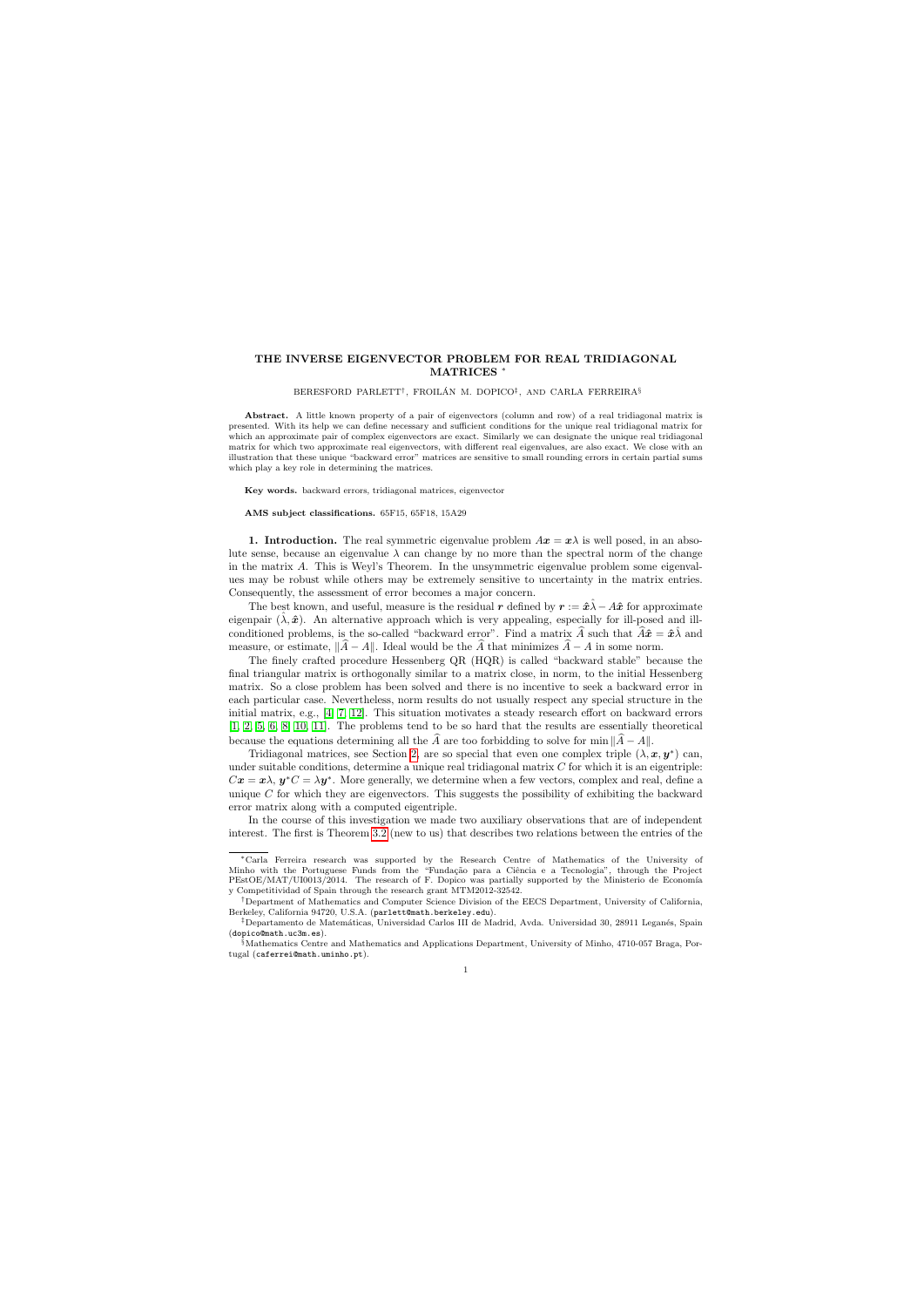column and row eigenvectors of any real tridiagonal matrix. The second is the significant advantage of replacing the given  $(C, I)$  form of the eigenproblem by the  $(T, S)$  form where T is real symmetric tridiagonal and S is a signature matrix,  $S = diag(s_i)$ ,  $s_i = \pm 1$ . When both T and S are indefinite there will usually be complex eigenvalues. The advantage comes in computing eigenvectors but this form permits simple statements and proofs of conditions for uniqueness and the unreduced property. In fact, ST will be a balanced matrix similar to C.

Most of the paper is concerned with exhibiting necessary and sufficient conditions for uniqueness and the unreduced property in various cases and we end with a warning. Our nice simple formulae involve certain partial sums which are sensitive to the rounding errors in just those partial sums which are very small. Special care is needed.

**2. Notation.** A signature matrix  $S \in \mathbb{R}^{n \times n}$  has the form  $S = \text{diag}(s_1, \ldots, s_n)$ ,  $s_i = \pm 1$ . Throughout this paper real symmetric tridiagonal matrices are denoted by T and have the form

$$
T := \text{diag}(\boldsymbol{a}) + \text{diag}(\boldsymbol{b}, -1) + \text{diag}(\boldsymbol{b}, +1) = \begin{bmatrix} a_1 & b_1 & & & & \\ b_1 & a_2 & b_2 & & & \\ & b_2 & a_3 & b_3 & & \\ & & \ddots & \ddots & \ddots & \\ & & & b_{n-2} & a_{n-1} & b_{n-1} \\ & & & & b_{n-1} & a_n \end{bmatrix} .
$$
 (2.1)

<span id="page-2-0"></span>In order to avoid many repetitions of the phrase "real symmetric tridiagonal matrix" we use instead "T, as in  $(2.1)$ ".

In the real unsymmetric tridiagonal case we use Greek letters instead of Roman letters,

$$
C := \text{diag}(\boldsymbol{\alpha}) + \text{diag}(\boldsymbol{\beta}, -1) + \text{diag}(\boldsymbol{\gamma}, +1) = \begin{bmatrix} \alpha_1 & \gamma_1 \\ \beta_1 & \alpha_2 & \gamma_2 \\ & \beta_2 & \alpha_3 & \gamma_3 \\ & & \ddots & \ddots & \ddots \\ & & & \beta_{n-2} & \alpha_{n-1} & \gamma_{n-1} \\ & & & \beta_{n-1} & \alpha_n \end{bmatrix} .
$$
 (2.2)

<span id="page-2-1"></span>The proper definition of the term "reducible" requires the use of permutations of rows and columns. Such permutations are of no interest here and so, for  $C$  as in  $(2.1)$ , we say that  $C$  is reduced (not simply reducible) if any  $\beta_j \gamma_j$ ,  $j = 1, \ldots, n - 1$ , vanishes. Otherwise it is unreduced.

For a column vector  $x \in \mathbb{C}^n$ , we use  $x^T$  for its transpose and  $x^*$  for its conjugate transpose. We reserve capital letters for matrices. For any matrix  $A \in \mathbb{C}^{n \times n}$  with eigenvalue  $\lambda$ , we write the eigenvector equations as  $Au = u\lambda$  and  $v^*A = \lambda v^*$ , with  $u, v \in \mathbb{C}^n$ , and call u a column eigenvector and  $v^*$  a row eigenvector. Many authors use the terminology right eigenvector for  $u$ and left eigenvector for  $v$ , instead of column and row eigenvectors.

### 3. Basic results.

<span id="page-2-4"></span><span id="page-2-3"></span>**3.1. Eigenvectors of real C with zero entries.** If  $u_j$  is the only zero entry of the column eigenvector  $u$ , then the eigenvector equation

<span id="page-2-2"></span>
$$
Cu = u\lambda, \qquad 0 \neq u \in \mathbb{C}^n,
$$
\n(3.1)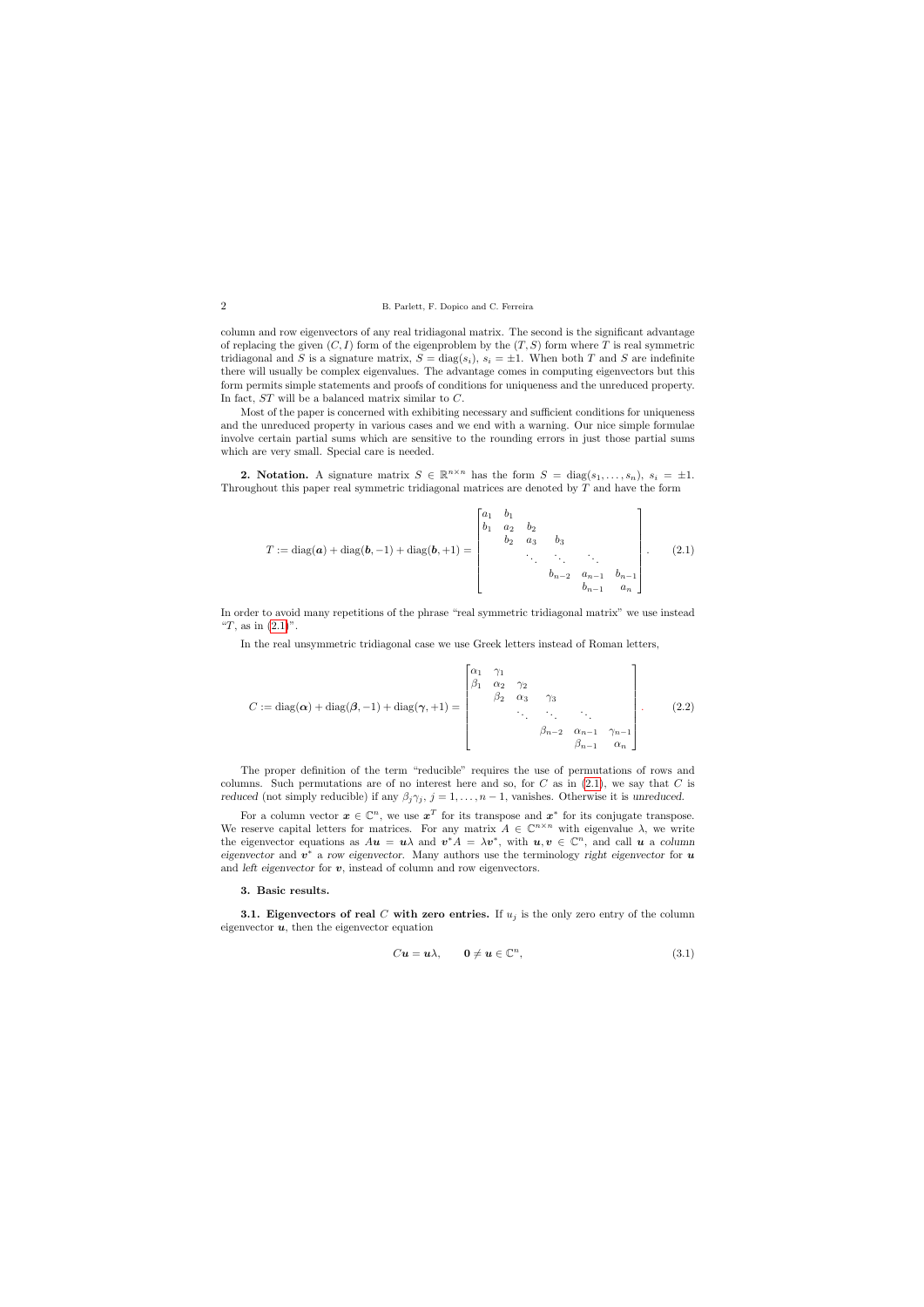splits naturally into two distinct smaller eigenvector equations. In a self explanatory notation, these equations are

$$
C_{1:j-1}u_{1:j-1} = u_{1:j-1}\lambda,
$$
  
\n
$$
\beta_{j-1}u_{j-1} + 0 + \gamma_j u_{j+1} = 0,
$$
  
\n
$$
C_{j+1:n}u_{j+1:n} = u_{j+1:n}\lambda.
$$
\n(3.2)

In the other direction, any two tridiagonal matrices  $C_1$  and  $C_2$  which have a shared eigenvalue  $\lambda$ with column eigenvectors  $z \in \mathbb{C}^{j-1}$  and  $w \in \mathbb{C}^{n-j}$ , with no zero entries, may be put together into a larger tridiagonal matrix C with column eigenvector  $\begin{bmatrix} z^T & 0 & \boldsymbol{w}^T \end{bmatrix}^T \in \mathbb{C}^n$  by using a "link" equation

$$
\beta_{j-1}z_{j-1} + \alpha_j z_j + \gamma_j w_1 = z_j \lambda
$$

in which  $z_j = 0$  and  $\alpha_j$  is arbitrary. The other entries in column j of C, namely,  $\gamma_{j-1}$  and  $\beta_j$ , may also be chosen arbitrarily. From the "link" equation,  $\beta_{j-1}$  and  $\gamma_j$  satisfy

$$
\beta_{j-1}z_{j-1} + \gamma_j w_1 = 0. \tag{3.3}
$$

We can always choose  $\beta_{j-1} = \gamma_j = 0$ . To have  $\beta_{j-1}\gamma_j \neq 0$ , condition [\(3.3\)](#page-3-1) constrains the ratio

$$
\frac{z_{j-1}}{w_1} = -\frac{\gamma_j}{\beta_{j-1}}\tag{3.4}
$$

to be real. If  $z_{j-1}/w_1$  is not real, then the vector  $[z^T \quad 0 \quad w^T]^T$  must be changed by multiplying either z or  $w$  by a suitable scalar so that  $(3.4)$  is satisfied.

To sum up, each zero entry in an eigenvector of a tridiagonal  $C$  leads to the study of two smaller tridiagonal eigenvector problems, and so on, until we have a collection of small eigenvector problems each of whose eigenvectors has no zeros entries. In other words, there is no loss of generality in restricting attention to eigenvectors with no entries that vanish.

3.2. Complex eigenvectors of real  $C$  - the real property. We first recall standard properties of eigenvectors of a real tridiagonal matrix C. Consider the eigenvector equation [\(3.1\)](#page-2-2) above.

LEMMA 3.1. If C is unreduced (no  $\beta_j \gamma_j$  vanishes) then

<span id="page-3-1"></span>(*i*)  $u_1 u_n \neq 0;$ 

<span id="page-3-2"></span>(ii) two consecutive entries of  $\boldsymbol{u}$  cannot both vanish.

*Proof.* Equation 1 in [\(3.1\)](#page-2-2) shows that  $u_1 = 0$  implies  $u_2 = 0$ . Equation n shows that  $u_n = 0$ implies  $u_{n-1} = 0$ . If  $u_{i-1} = 0$  and  $u_i = 0$ , then Equation j shows that  $u_{i+1} = 0$  and, in sequence, all other entries of u must vanish. This contradicts the property  $u \neq 0$  for any eigenvector.  $\Box$ 

In the course of our investigations we stumbled on a useful property (appears to be new) of column eigenvector **u** and row eigenvector  $v^*$ , with  $u, v \in \mathbb{C}^n$ , when A is real tridiagonal. This result implies that there is no loss of generality in requiring that  $u_jv_j \in \mathbb{R}$  for all j (see Section [4.2\)](#page-8-0).

THEOREM 3.2. Consider an unreduced real tridiagonal matrix  $C$ , as in  $(2.2)$ . The column eigenvector **u** and the row eigenvector  $v^*$ , with  $u, v \in \mathbb{C}^n$ , of an eigenvalue  $\lambda \in \mathbb{C}$ , with no zero entries, satisfying  $C\mathbf{u} = \mathbf{u}\lambda$  and  $\mathbf{v}^*C = \lambda \mathbf{v}^*$ , may always be chosen so that

 $P_1(j): \quad u_jv_j \in \mathbb{R}, \ j=1,2,\ldots,n, \ and$ 

 $P_2(j)$ :  $\beta_j u_j v_{j+1}$  and  $\gamma_j v_j u_{j+1}$  are conjugates for  $j = 1, 2, ..., n - 1$ .

<span id="page-3-3"></span><span id="page-3-0"></span>The analysis that follows is needed when  $\lambda$  is nonreal but it is also true, and sometimes trivial, when  $\lambda$  is real.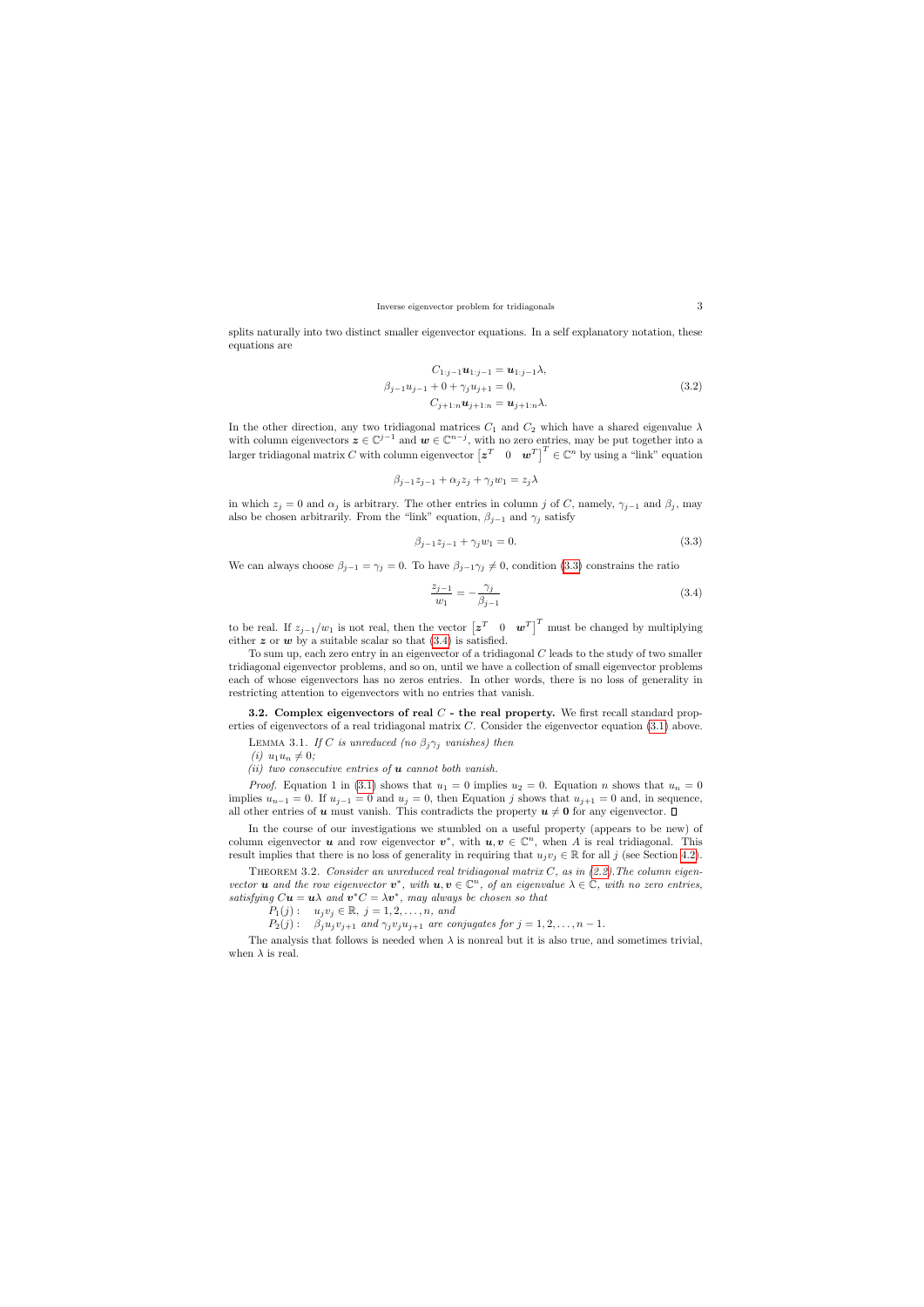*Proof.* From the hypotheses we assume without explicit mention that  $0 \neq \beta_j \gamma_j \in \mathbb{R}$ ,  $u_1v_1 \neq 0$ ,  $\overline{\lambda} - \alpha_j = \overline{\lambda - \alpha_j}.$ 

Since eigenvectors are unique only up to a scalar factor,  $u$  and  $v$  may be chosen so that

$$
(0 \neq) u_1 v_1 \in \mathbb{R}.\tag{3.5}
$$

We prove  $P_1(j)$  and  $P_2(j)$  by induction. The base  $P_1(1)$  is [\(3.5\)](#page-4-0).

Multiply together the first equations in  $C\bm{u} = \bm{u}\lambda$  and in  $C^T\bm{v} = \bm{v}\overline{\lambda}$ , the conjugate transpose of  $v^*C = \lambda v^*,$ 

$$
\gamma_1 u_2 = (\lambda - \alpha_1) u_1, \qquad \beta_1 v_2 = (\overline{\lambda} - \alpha_1) v_1,\tag{3.6}
$$

to find

$$
\gamma_1 \beta_1 u_2 v_2 = |\lambda - \alpha_1|^2 u_1 v_1 \in \mathbb{R}
$$

and the unreduced property shows that  $(0 \neq)u_2v_2 \in \mathbb{R}$ , establishing  $P_1(2)$ . Next, multiply the first equation in [\(3.6\)](#page-4-1) by  $v_1$  and the second by  $u_1$  to find

<span id="page-4-0"></span>
$$
\gamma_1 v_1 u_2 = (\lambda - \alpha_1) u_1 v_1, \qquad \beta_1 u_1 v_2 = (\overline{\lambda} - \alpha_1) u_1 v_1 = (\overline{\lambda - \alpha_1}) u_1 v_1,
$$

establishing  $P_2(1)$ .

Now assume that  $P_1(j), P_1(j-1), P_2(j-1)$  hold for some  $1 < j < n$ . Rewrite equation j in  $C\boldsymbol{u} = \boldsymbol{u}\lambda$  and in  $C^T\boldsymbol{v} = \boldsymbol{v}\overline{\lambda}$  as

$$
\gamma_j u_{j+1} = (\lambda - \alpha_j) u_j - \beta_{j-1} u_{j-1}, \qquad \beta_j v_{j+1} = (\overline{\lambda} - \alpha_j) v_j - \gamma_{j-1} v_{j-1}.
$$
\n(3.7)

<span id="page-4-1"></span>Multiply together the two equations above and rearrange terms to find

$$
\gamma_j \beta_j u_{j+1} v_{j+1} = |\lambda - \alpha_j|^2 u_j v_j + \beta_{j-1} \gamma_{j-1} u_{j-1} v_{j-1} - \left[ \beta_{j-1} u_{j-1} v_j (\overline{\lambda} - \alpha_j) + \gamma_{j-1} v_{j-1} u_j (\lambda - \alpha_j) \right].
$$
\n(3.8)

Note that  $(\overline{\lambda} - \alpha_i)$  and  $(\lambda - \alpha_i)$  are conjugates and invoke  $P_2(j-1)$  to see that the two terms in  $\lceil \cdot \rceil$  are conjugates and so their sum is real.  $P_1(j)$  shows that the first term on the right hand side of [\(3.8\)](#page-4-2) is real and  $P_1(j-1)$  shows that the second term is real. Hence  $P_1(j+1)$  holds.

To establish  $P_2(j)$  multiply the first equation in [\(3.7\)](#page-4-3) by  $v_j$  and the second by  $u_j$  to find

$$
\gamma_j v_j u_{j+1} = (\lambda - \alpha_j) u_j v_j - \beta_{j-1} u_{j-1} v_j \tag{3.9}
$$

<span id="page-4-5"></span><span id="page-4-4"></span><span id="page-4-2"></span>
$$
\beta_j u_j v_{j+1} = (\overline{\lambda} - \alpha_j) u_j v_j - \gamma_{j-1} v_{j-1} u_j. \tag{3.10}
$$

<span id="page-4-3"></span> $P_1(j)$  and  $\alpha_j \in \mathbb{R}$  show that the first terms on the right of [\(3.9\)](#page-4-4) and [\(3.10\)](#page-4-5) are conjugates while  $P_2(j-1)$  shows that the the second terms are conjugates. This yields  $P_2(j)$ .

Now invoke the base and the principle of finite induction to conclude that  $P_1(j)$  holds for  $j = 1, 2, ..., n$  and  $P_2(j)$  holds for  $j = 1, 2, ..., n - 1$ .  $\Box$ 

When the eigenvectors are real then  $P_1$  holds automatically. Later we use this theorem in several places.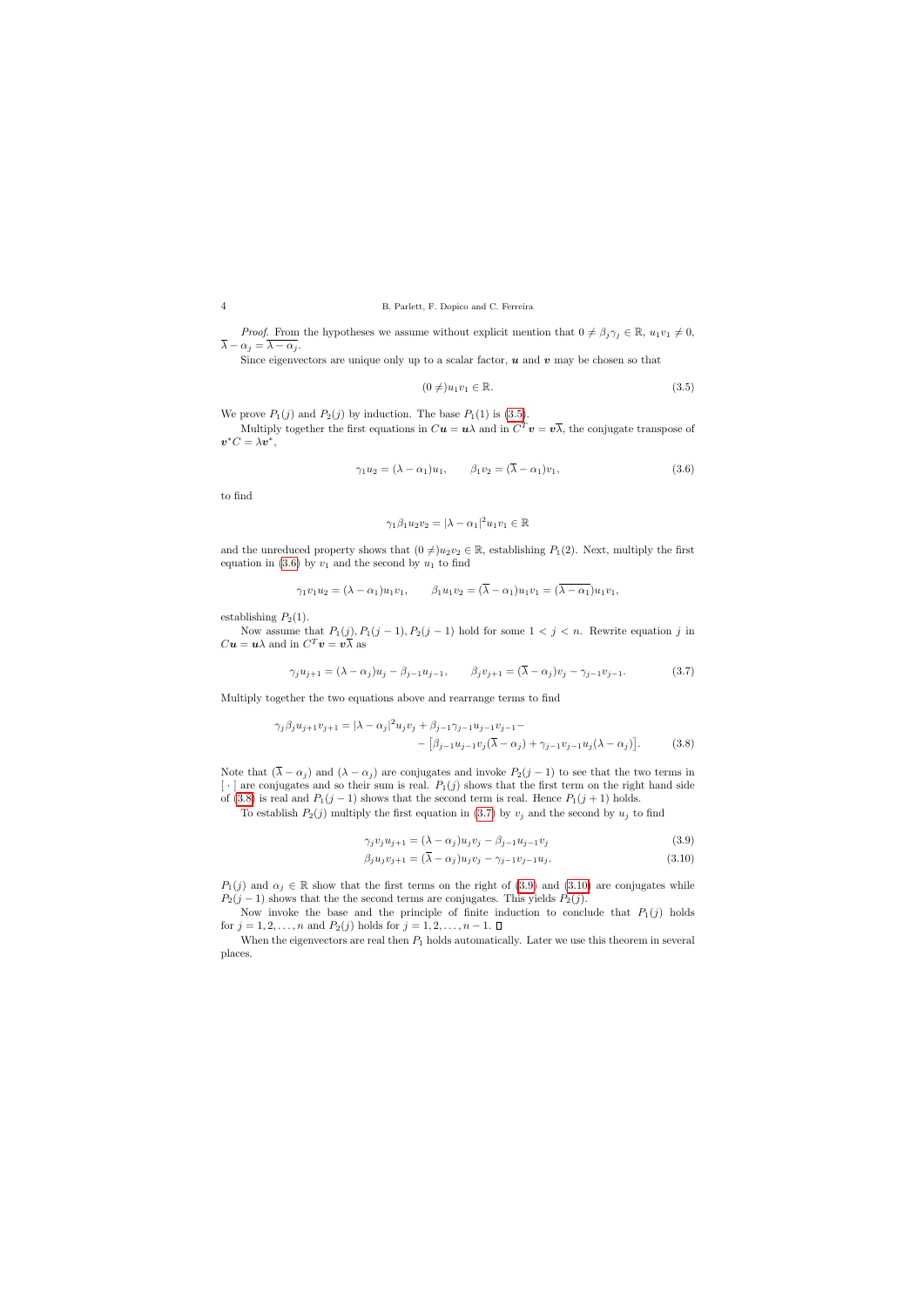**3.3.** (T, S) form. Any unreduced real tridiagonal matrix C, i.e.,  $\beta_j \gamma_j \neq 0, j = 1, \ldots, n - 1$ , may be "balanced" by a diagonal similarity transformation  $B = ECE^{-1}$  so that

$$
|B_{i,i+1}| = |B_{i+1,i}|, \quad i = 1 : n-1.
$$

See [\[9\]](#page-21-10). There is a unique positive definite diagonal matrix E with  $E_{11} = 1$  that achieves this state,

$$
E = \text{diag}\left(1, \left|\frac{\gamma_1}{\beta_1}\right|^{1/2}, \left|\frac{\gamma_1\gamma_2}{\beta_1\beta_2}\right|^{1/2}, \dots, \left|\frac{\gamma_1\gamma_2\cdots\gamma_{n-1}}{\beta_1\beta_2\cdots\beta_{n-1}}\right|^{1/2}\right).
$$

Any real balanced tridiagonal B may be written as

$$
B = ST,\tag{3.11}
$$

<span id="page-5-1"></span>where  $S$  is a signature matrix given by

$$
s_1 = 1
$$
,  $s_{j+1} = s_j \text{ sign}\left(\frac{\gamma_j}{\beta_j}\right)$ ,  $j = 1, ..., n-1$ ,

and  $T$  is real symmetric as in  $(2.1)$ .

Note that  $S^2 = I$  and so the spectrum of B is identical to the spectrum of the pair  $(T, S)$ . The eigenvector equation is

$$
Tx = Sx\lambda, \qquad 0 \neq x \in \mathbb{C}^n. \tag{3.12}
$$

There are many advantages in computing with  $(T, S)$  instead of B and C.

3.4. Complex eigenvectors of a real  $(T, S)$  pair. The next elementary result is specifically relevant to our case of a real pair  $(T, S)$  with complex eigenvector x. This can only occur if both T and S are indefinite.

LEMMA 3.3. Let S be an indefinite signature matrix and let T be as in [\(2.1\)](#page-2-1). If  $Tx = Sx\lambda$  with  $\mathbf{0} \neq \mathbf{x} \in \mathbb{C}$  and  $\lambda$  nonreal, then

$$
\boldsymbol{x}^* S \boldsymbol{x} = 0. \tag{3.13}
$$

*Proof.* Premultiply the eigenvector equation by  $x^*$  to find  $x^*Tx = x^*Sx\lambda$ . Note that  $x^*Sx = \sum_{k=1}^n s_k |x_k|^2$  is real as is  $x^*Tx = x^TT\overline{x} = \overline{x^*Tx}$ . Conjugate this equation and subtract to find  $0 = \mathbf{x}^* S \mathbf{x} (\lambda - \overline{\lambda})$ . By assumption  $\lambda \neq \overline{\lambda}$ .

In what follows  $x^*Sx = 0$  will always be a necessary condition on complex eigenvectors of real pairs  $(T, S)$ .

<span id="page-5-0"></span>The strong attraction of using the  $(T, S)$  form to study eigenvectors is that, because of symmetry, it is only necessary to compute the column eigenvector  $x(Tx = Sx\lambda, STx = x\lambda)$  since  $x^T S$  is a row eigenvector of ST: transposing we obtain  $x^TT = \lambda x^TS$  and  $(x^TS)ST = \lambda x^TS$ . Observe that Lemma [3.3](#page-5-0) does not contradict the fact that  $x^T S x \neq 0$  when  $\lambda$  is simple.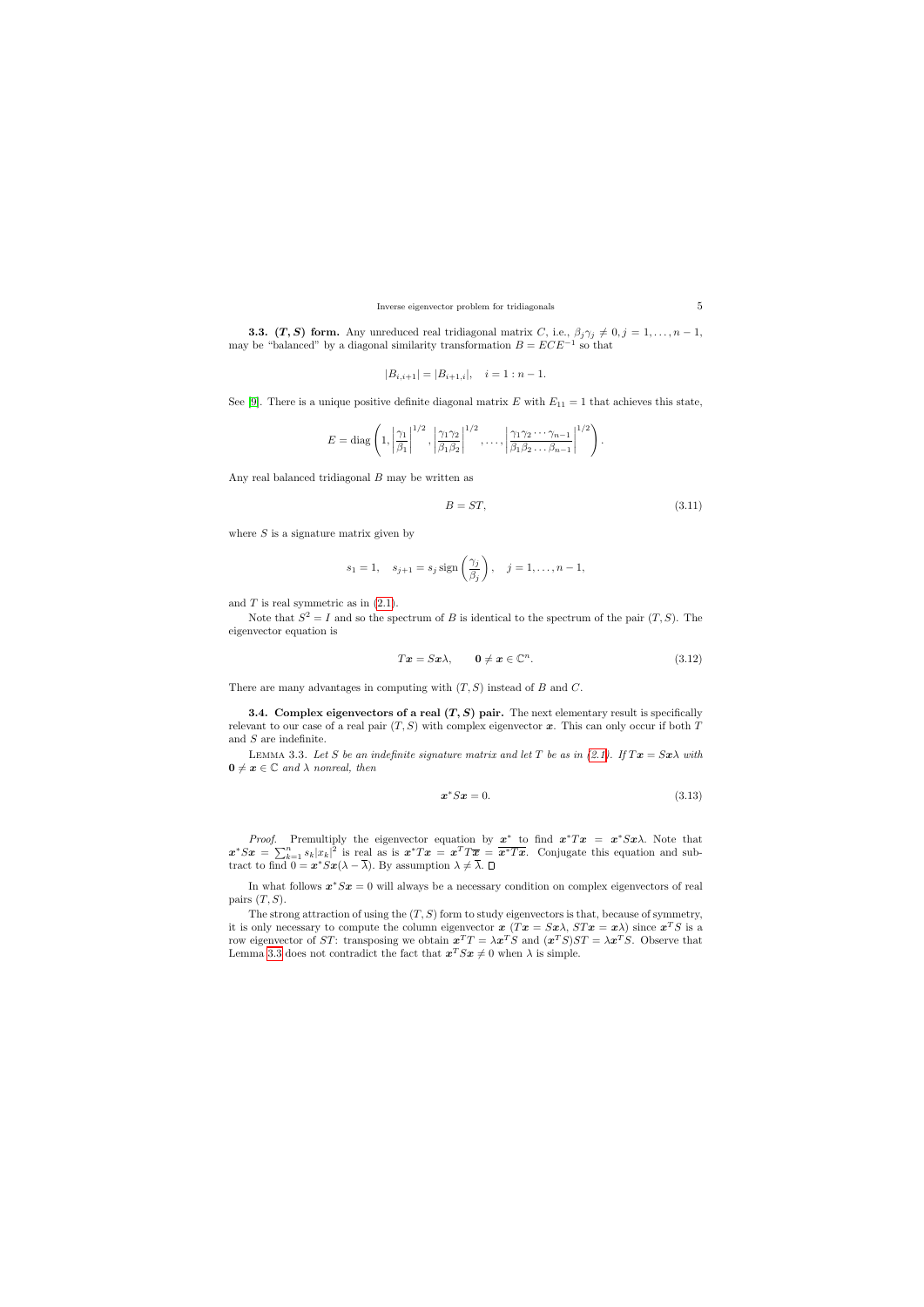### 4. Complex eigenvectors.

4.1.  $(T, S)$  pair with a given complex eigenvector. We begin our study of matrices T, given in [\(2.1\)](#page-2-1), such that  $T\mathbf{x} = S\mathbf{x}\lambda$ , for given nonreal  $\lambda$  and  $\mathbf{x}$ , with the generic case.

The next result is the key technical lemma in the paper.

LEMMA 4.1. Let  $S$  be an indefinite signature matrix and let  $\boldsymbol{x}$  be a complex vector with no zero entries that satisfies  $x^*Sx = 0$ . A matrix T, as in [\(2.1\)](#page-2-1), and nonreal  $\lambda \in \mathbb{C}$  satisfy  $Tx = Sx\lambda$  if and only if

(a) 
$$
b_k \mathcal{I}m(\overline{x_k} x_{k+1}) = \mathcal{I}m(\lambda) \sum_{j=1}^k s_j |x_j|^2
$$
,  $k = 1, ..., n-1$ ,  
\n(b)  $b_{k-1} \mathcal{R}e(x_{k-1} \overline{x_k}) + a_k |x_k|^2 + b_k \mathcal{R}e(\overline{x_k} x_{k+1}) = s_k |x_k|^2 \mathcal{R}e(\lambda)$ ,  $k = 1, ..., n$ ,  
\n(for brevity, let  $b_0 = b_n = 0$ ).

The proof below is elementary for experts. Related proofs in the rest of the paper will be more succinct.

<span id="page-6-6"></span>*Proof.* We prove first "necessity". Since  $x_j \neq 0$ , the jth equation in  $Tx = Sx\lambda$  may be multiplied by  $\overline{x_j}$  to obtain

$$
b_{j-1}x_{j-1}\overline{x_j} + a_j|x_j|^2 + b_j\overline{x_j}x_{j+1} = s_j|x_j|^2\lambda, \qquad j = 1, \dots, n. \tag{4.1}
$$

<span id="page-6-5"></span>Since  $T$  is real, the imaginary part of  $(4.1)$  yields

$$
b_{j-1}\mathcal{I}m(x_{j-1}\overline{x_j}) + 0 + b_j\mathcal{I}m(\overline{x_j}x_{j+1}) = s_j|x_j|^2\mathcal{I}m(\lambda), \qquad j = 1,\dots, n.
$$
 (4.2)

<span id="page-6-2"></span>The key observation is that  $\mathcal{I}m(x_{j-1}\overline{x_j}) + \mathcal{I}m(\overline{x_{j-1}}x_j) = 0$  and thus there is extensive cancellation in summing [\(4.2\)](#page-6-1) for  $j = 1, \ldots, k, k < n$ , to find

<span id="page-6-0"></span>
$$
b_k \operatorname{Im}(\overline{x_k} x_{k+1}) = \operatorname{Im}(\lambda) \sum_{j=1}^k s_j |x_j|^2, \quad \text{for } k < n.
$$

This is conclusion (a) while conclusion (b) is just the real part of [\(4.1\)](#page-6-0) for  $j = k$  and thus is a real equation defining  $a_k$  uniquely.

Summing [\(4.2\)](#page-6-1) for  $j = 1, ..., n$  yields  $0 = (\boldsymbol{x}^* S \boldsymbol{x}) \mathcal{I} m(\lambda)$ .

To prove "sufficiency", let us assume that  $(a)$  and  $(b)$  hold. Subtract  $(a)$  with index  $k-1$  from (a) with index k to obtain [\(4.2\)](#page-6-1) with index k. This is the imaginary part of  $(4.1)$  with index k. In addition,  $(b)$  is the real part of [\(4.1\)](#page-6-0) with index k. Thus (a) and (b) imply (4.1) which is equivalent to  $Tx = Sx\lambda$ .  $\Box$ 

THEOREM 4.2 (generic case). Let S be an indefinite signature matrix and let  $\mathbf{x} \in \mathbb{C}^n$  have no zero entries and satisfy  $x^*Sx = 0$ . For each nonreal  $\lambda \in \mathbb{C}$  there exists a unique unreduced T, as in [\(2.1\)](#page-2-1), such that  $T\mathbf{x} = S\mathbf{x}\lambda$  if and only if

(A) 
$$
\mathcal{I}m(\overline{x_k} x_{k+1}) \neq 0
$$
,  $k = 1,..., n-1$ ,  
\n(B)  $\sum_{j=1}^k s_j |x_j|^2 \neq 0$ ,  $k = 1,..., n-1$ .

<span id="page-6-4"></span>*Proof.* [Sufficiency]. Given (A) and (B) consider any matrix T, as in [\(2.1\)](#page-2-1), such that  $Tx = Sx\lambda$ . By Lemma [4.1](#page-6-2)(*a*),  $b_k$  is determined uniquely by

<span id="page-6-3"></span><span id="page-6-1"></span>
$$
b_k = \frac{\mathcal{I}m(\lambda)}{\mathcal{I}m(\overline{x_k} x_{k+1})} \sum_{j=1}^k s_j |x_j|^2, \quad k = 1, \dots, n-1,
$$
\n(4.3)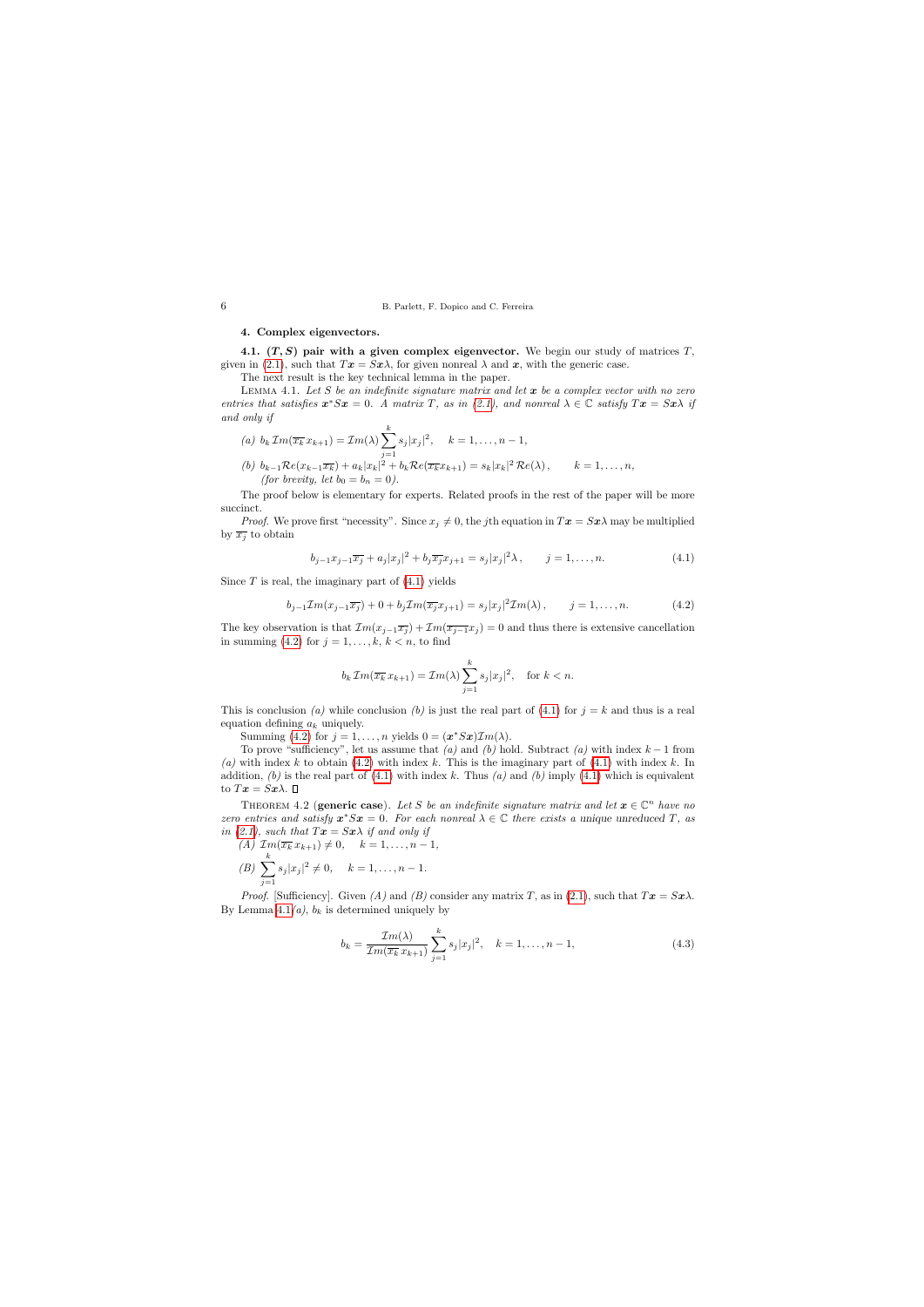and does not vanish. Given unique  $b_k$ ,  $k = 1, ..., n - 1$ , Lemma [4.1](#page-6-2)(b) determines  $a_k$  uniquely since  $x_k \neq 0$ . So the matrix T given by (a) and (b) in Lemma [4.1](#page-6-2) is unique and satisfies the eigenvector equation for the given  $\lambda$ .

[Necessity]. Given an unreduced T such that  $Tx = Sx\lambda$ , then Lemma [4.1](#page-6-2)(*a*) shows that, for  $k < n$ , both  $\mathcal{I}m(\overline{x_k} x_{k+1})$  and  $\sum_{j=1}^k s_j |x_j|^2$ , if they vanish, must vanish together, since  $b_k \neq 0$  and  $\mathcal{I}m(\lambda) \neq 0.$ 

The next step is to show that  $\mathcal{I}m(\overline{x_k} x_{k+1}) = 0, k < n$ , violates uniqueness. Observe that  $\mathcal{I}m(\overline{x_{n-1}} x_n) \neq 0$ ; see [\(4.2\)](#page-6-1) with  $j = n$ . So, let k be the smallest index for which  $\mathcal{I}m(\overline{x_k} x_{k+1}) =$  $-\mathcal{I}m(x_k \overline{x_{k+1}}) = 0$ ; necessarily  $k < n - 1$ . Then  $b_{k-1} \neq 0$  is uniquely determined by Lemma [4.1](#page-6-2)(a) with index  $k - 1$ . Next consider Equation [\(4.2\)](#page-6-1) in Lemma [4.1](#page-6-2) with  $j = k + 1 < n$ ,

$$
b_k \mathcal{I}m(x_k \overline{x_{k+1}}) + b_{k+1} \mathcal{I}m(\overline{x_{k+1}} x_{k+2}) = s_{k+1}|x_{k+1}|^2 \mathcal{I}m(\lambda).
$$

With  $\mathcal{I}m(x_k\overline{x_{k+1}}) = 0$ ,

$$
b_{k+1}\mathcal{I}m(\overline{x_{k+1}}x_{k+2}) = s_{k+1}|x_{k+1}|^2\mathcal{I}m(\lambda)
$$

and the right hand side does not vanish and, since  $b_{k+1} \neq 0$ ,  $\mathcal{I}m(\overline{x_{k+1}}x_{k+2})$  can not vanish either and so  $b_{k+1}$  is uniquely determined by this equation. In contrast,  $(a)$  in Lemma [4.1](#page-6-2) is vacuous,

$$
b_k \cdot 0 = 0 \cdot \mathcal{I}m(\lambda),
$$

and puts no constraint on  $b_k$ . So, let  $\tilde{b}_k$  represent any value other than the  $b_k$  given by  $T_k$ . Now, consider replacing  $b_k$  by  $\tilde{b}_k$  in Lemma [4.1.](#page-6-2) Conclusion (b) yields a unique new  $\tilde{a}_k$  in terms of  $\tilde{b}_k$ , i.e.,

$$
b_{k-1}\mathcal{R}e(x_{k-1}\overline{x_k}) + \widetilde{a}_k|x_k|^2 + \widetilde{b}_k\mathcal{R}e(\overline{x_k}x_{k+1}) = s_k|x_k|^2 \mathcal{R}e(\lambda)
$$

since  $|x_k|^2 \neq 0$ . Next, increasing the index by 1,

$$
\widetilde{b}_k \mathcal{R}e(x_k \overline{x_{k+1}}) + \widetilde{a}_{k+1}|x_{k+1}|^2 + b_{k+1} \mathcal{R}e(\overline{x_{k+1}}x_{k+2}) = s_{k+1}|x_{k+1}|^2 \mathcal{R}e(\lambda)
$$

determines a unique new  $\tilde{a}_{k+1}$  in terms of  $b_k$ , since  $|x_{k+1}|^2 \neq 0$ . No other equations involve  $b_k$ .<br>Thus there is easily  $T$  as in (9.1) diffusive from the given  $T$  in  $\tilde{b}$ ,  $\tilde{c}$ ,  $\tilde{c}$  and the theo

Thus there is another T, as in [\(2.1\)](#page-2-1), differing from the given T in  $\tilde{b}_k$ ,  $\tilde{a}_k$ ,  $\tilde{a}_{k+1}$ , only, that has  $(\lambda, x)$  as an eigenpair. This violates uniqueness.

If 
$$
\sum_{j=1}^{k} s_j |x_j|^2 = 0
$$
, then  $\mathcal{I}m(\overline{x_k} x_{k+1}) \neq 0$  implies that  $b_k = 0$  and T is reduced. Thus (A) and

(B) must hold for all  $k < n$  when T is unique and unreduced.  $\square$ 

THEOREM 4.3 (nongeneric case). Let S be an indefinite signature matrix and let  $x \in \mathbb{C}^n$ have no zero entries and satisfy  $x^*Sx = 0$ . For each nonreal  $\lambda \in \mathbb{C}$ , there exists

(I) a unique T, as in [\(2.1\)](#page-2-1), satisfying  $T\mathbf{x} = S\mathbf{x}\lambda$  if and only if

$$
\mathcal{I}m(\overline{x_k}\,x_{k+1}) \neq 0, \quad k = 1, \dots, n-1. \tag{4.4}
$$

<span id="page-7-2"></span><span id="page-7-1"></span>(II) an unreduced T, as in [\(2.1\)](#page-2-1), such that  $Tx = Sx\lambda$  if and only if for each  $k = 1, ..., n - 1$ ,

<span id="page-7-0"></span>*either both or neither of* 
$$
\mathcal{I}m(\overline{x_k} x_{k+1})
$$
 *and*  $\sum_{j=1}^k s_j |x_j|^2$  *vanish.* (4.5)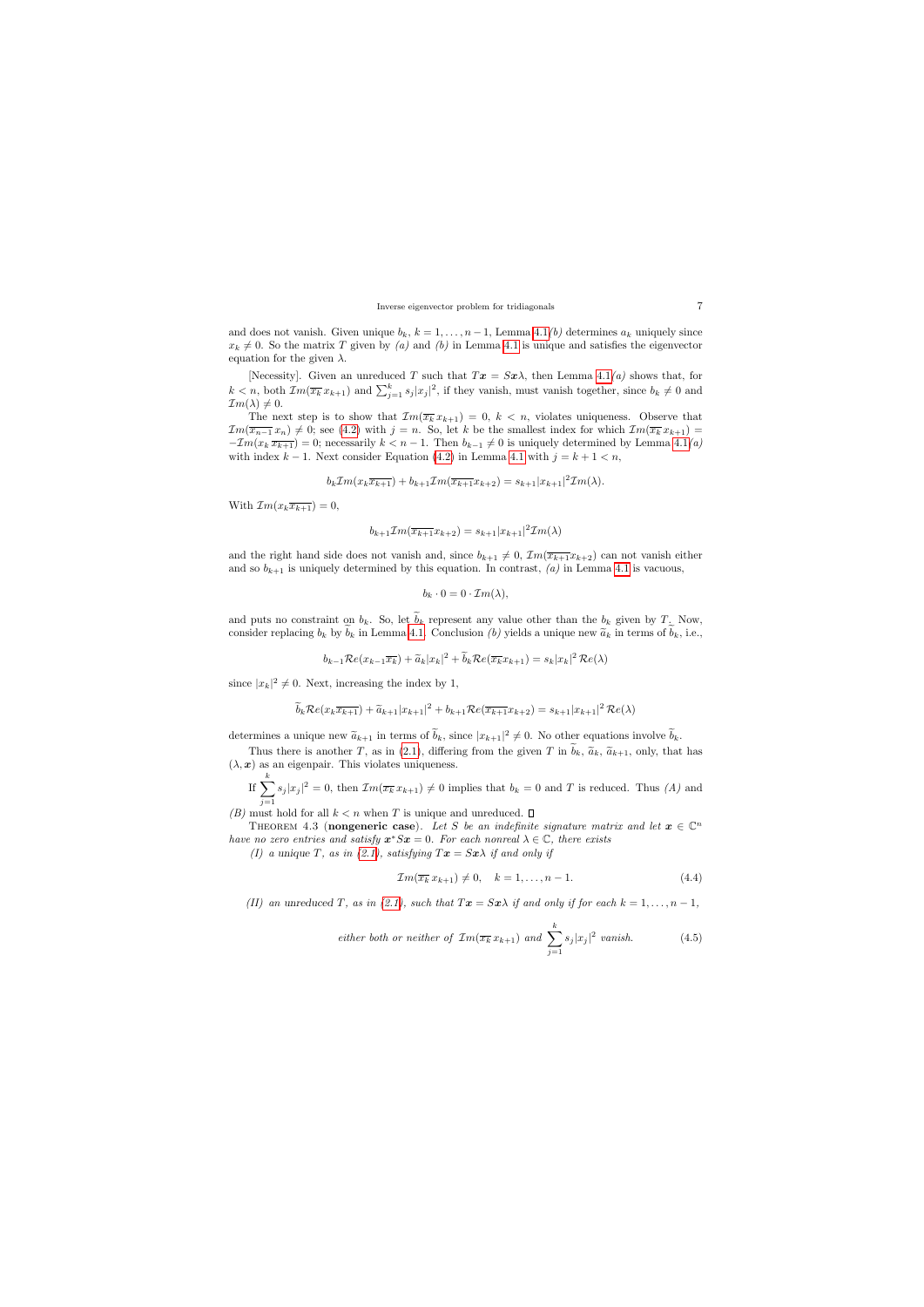*Proof.* [Sufficiency for  $(I)$ ]. Given [\(4.4\)](#page-7-0), according to (a) in Lemma [4.1,](#page-6-2)  $b_k$  is uniquely defined by [\(4.3\)](#page-6-3) and vanishes if and only if  $\sum_{k=1}^{k}$  $s_j |x_j|^2 = 0.$ 

 $j=1$ Since  $x_k \neq 0$  and the  $\{b_k\}$  are unique, condition (b) in Lemma [4.1](#page-6-2) defines  $a_k$  uniquely. [Necessity for (I)]. Note, from Equation [\(4.2\)](#page-6-1) in Lemma [4.1,](#page-6-2) that

$$
b_{n-1}\mathcal{I}m(x_{n-1}\overline{x_n}) = s_n|x_n|^2 \mathcal{I}m(\lambda) \neq 0.
$$

Let  $k < n-1$  be the smallest index such that  $\mathcal{I}m(\overline{x_k}x_{k+1}) = 0$ . Then, by (a) in Lemma [4.1,](#page-6-2)

$$
\sum_{j=1}^{k} s_j |x_j|^2 = b_k \mathcal{I}m(\overline{x_k} x_{k+1})/\mathcal{I}m(\lambda) = 0.
$$

Thus, there are no constraints on  $b_k$  and, exactly as in the proof of Theorem [4.2,](#page-6-4) there is a family of T matrices with  $T\mathbf{x} = S\mathbf{x}\lambda$  contradicting uniqueness. Hence, uniqueness implies [\(4.4\)](#page-7-0).

[Sufficiency for *(II)*]. When  $\mathcal{I}m(\overline{x_k} x_{k+1}) \neq 0$  and  $\sum_{j=1}^k s_j |x_j|^2 \neq 0$ , then *(a)* in Lemma [4.1](#page-6-2) determines a unique nonzero  $b_k$ . On the other hand, when both vanish, then, as in the proof of Theorem [4.2,](#page-6-4) there is no constraint on  $b_k$  and it may be taken as a free parameter in forming a family of T with  $Tx = Sx\lambda$ . Any nonzero value for  $b_k$  gives an unreduced T and it will not be unique whenever  $\mathcal{I}m(\overline{x_k} x_{k+1}) = 0$ .

[Necessity for *(II)*]. Consider any unreduced T, as in [\(2.1\)](#page-2-1), that satisfies  $T\mathbf{x} = S\mathbf{x}\lambda$ . Since  $b_k \neq 0$ , (a) in Lemma [4.1](#page-6-2) shows that  $\mathcal{I}m(\overline{x_k} x_{k+1})$  and  $\sum_{j=1}^k s_j |x_j|^2$  are both zero or neither is zero. This is  $(4.5)$ .  $\Box$ 

REMARK 4.1. It is the condition that no  $x_k$  can vanish that permits these simple proofs. The reader is referred to Section [3.1](#page-2-4) to see that there is no loss of generality in this assumption.

REMARK 4.2. Condition  $(4.4)$  shows that, in the general case, an eigenvector x of a pair  $(T, S)$ with no zero entries must have the property that the ratio  $x_{k+1}/x_k (= \overline{x_k} x_{k+1}/|x_k|^2), k = 1, \ldots, n-1$ , is not real whenever its eigenvalue is not real.

Finally, a reader may ask for mere existence of  $T$ . The proof of  $(II)$  in Theorem [4.3](#page-7-2) shows

THEOREM 4.4. Let S be an indefinite signature matrix and let  $\mathbf{x} \in \mathbb{C}^n$  have no zero entries and satisfy  $\mathbf{x}^* S \mathbf{x} = 0$ . For each nonreal  $\lambda \in \mathbb{C}$ ,

(III) there exists a T, as in [\(2.1\)](#page-2-1), with  $Tx = Sx\lambda$  if and only if, for  $k = 1, ..., n - 1$ ,

$$
\mathcal{I}m(\overline{x_k} x_{k+1}) = 0 \implies \sum_{j=1}^k s_j |x_j|^2 = 0.
$$

*Proof.* Condition (a) in Lemma [4.1](#page-6-2) determines a  $b_k$  but with no constraints when both sides vanish. Condition (b) determines  $a_k$  in terms of  $b_{k-1}$  and  $b_k$  since  $x_k \neq 0$ .  $\Box$ 

4.2. C with a given pair of complex eigenvectors. The next step is to extend the results of Section [4.1](#page-6-5) from the  $(T, S)$  form to the  $(C, I)$  form, as given in  $(2.2)$ , with

$$
C = diag(\alpha) + diag(\beta, -1) + diag(\gamma, +1)
$$
\n(4.6)

for a real n-array  $\alpha$  and two real  $n-1$  arrays  $\beta$  and  $\gamma$ . Our interest is mainly in unreduced matrices where  $\beta_j \gamma_j \neq 0, j = 1, \ldots, n - 1$ .

<span id="page-8-2"></span><span id="page-8-1"></span><span id="page-8-0"></span>In this section we seek necessary and sufficient conditions on a pair of vectors,  $u, v \in \mathbb{C}^n$ , so that, for any nonreal  $\lambda$ , there exists a real C, as in [\(4.6\)](#page-8-1), with  $Cu = u\lambda$  and  $v^*C = \lambda v^*$ .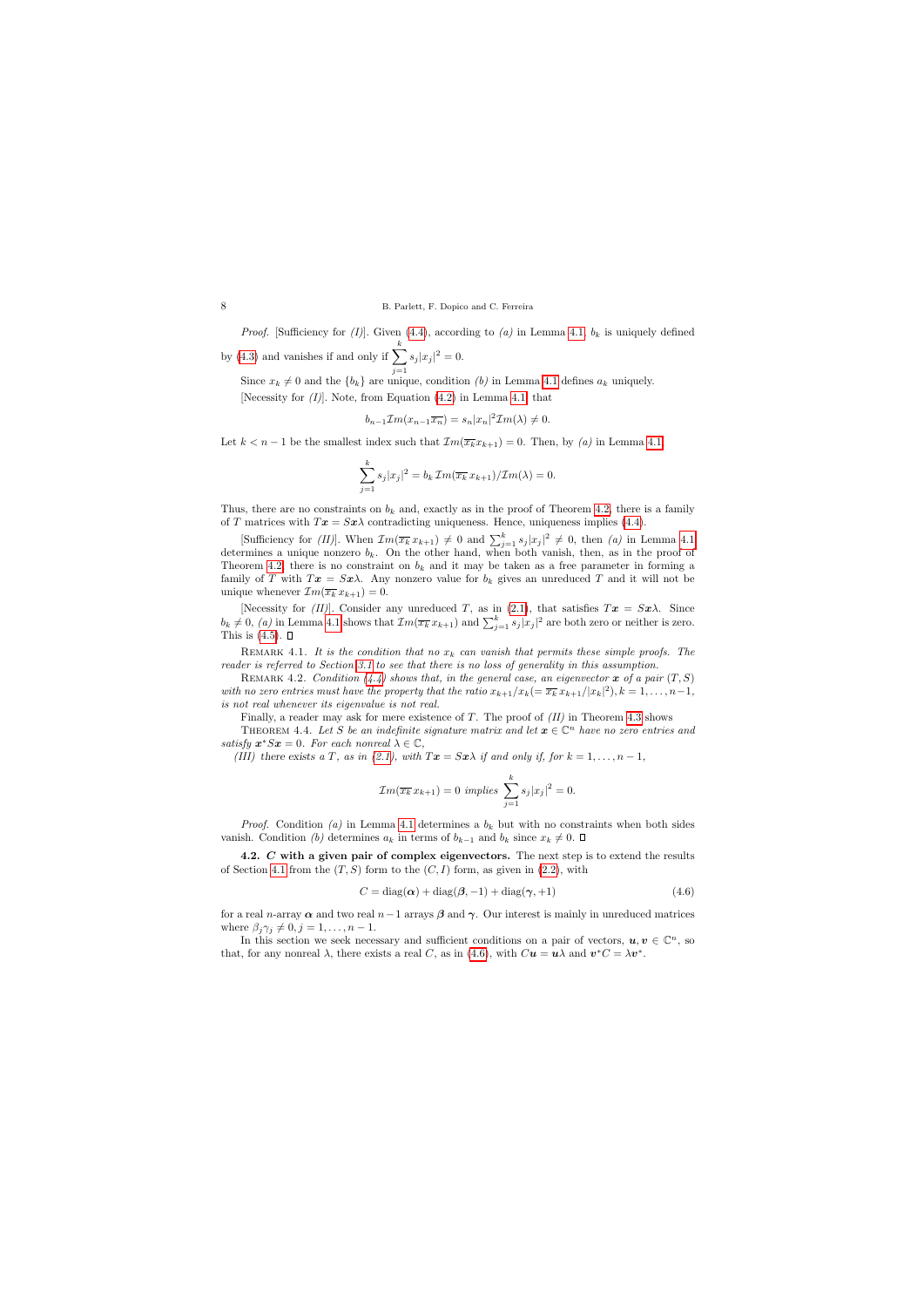By Theorem [3.2](#page-3-0) in Section [3.2,](#page-3-3)  $u$  and  $v$  may always be chosen to satisfy certain conditions and henceforth we only consider complex vectors  $u$  and  $v$  which satisfy these simplifying conditions.

Necessary and sufficient conditions may be found by following similar techniques to those used in Section [4.1](#page-6-5) but we claim that, despite first appearances, the problems in the two sections are equivalent and so the results in Section [4.1](#page-6-5) may be translated into the correct results for this section.

The first appearances mentioned above are that there are  $3n-2$  real unkonwns  $\alpha, \beta, \gamma$  and two given complex vectors  $\boldsymbol{u}$  and  $\boldsymbol{v}$  amount to approximately 4n real conditions. The apparent mismatch of conditions and unknowns is illusory because  $u$  and  $v$  are far from independent. See Theorem [3.2.](#page-3-0)

To see the equivalence of the two problems (Section [4.1](#page-6-5) and Section [4.2\)](#page-8-0), let us start with any real unreduced  $C$ , as in [\(4.6\)](#page-8-1). From Section [3.3](#page-5-1) we know that  $C$  may be balanced by a unique diagonal similarity transformation

$$
ST = ECE^{-1}
$$

with  $E = \text{diag}(e_1, \ldots, e_n)$ , positive definite and  $e_1 = 1$ , determined by C. These properties of E are used below. Recall that S is a signature matrix,  $S = diag(s_1, s_2, \ldots, s_n)$  with  $s_i = \pm 1$ .

Let  $x$ , with no zero entries, be the complex eigenvector of  $ST$  for  $\lambda$ ,

$$
STx = x\lambda, \qquad (x^T S)ST = \lambda x^T S.
$$

Now substitute  $ECE^{-1}$  for  $ST$  to find

$$
CE^{-1}x = E^{-1}x\lambda \quad \text{and} \quad (x^T SE)C = x^T SE\lambda. \tag{4.7}
$$

Thus, given x, with E and S known, we can take  $u = E^{-1}x$  and  $v^* = x^T SE$ , ignoring scalar factors, with  $C\mathbf{u} = \mathbf{u}\lambda$  and  $\mathbf{v}^*C = \lambda \mathbf{v}^*$ , since the real property  $P_1(j)$  in Theorem [3.2](#page-3-0) is satisfied,

$$
u_j v_j = (x_j/e_j)(\overline{x_j}s_j e_j) = s_j|x_j|^2 \in \mathbb{R}.
$$

Now, given two complex eigenvectors  $u$  and  $v^*$  of C for a nonreal  $\lambda$ , with no zero entries and satisfying the real condition  $P_1(j)$  in Theorem [3.2,](#page-3-0) to have consistency in defining x from [\(4.7\)](#page-9-0), either as a multiple of Eu or as a multiple of  $SE^{-1}\overline{v}$ , with the signature matrix S defined from

$$
s_j := \text{sign}(u_j v_j),\tag{4.8}
$$

we need a scaling factor  $\mu$  so that

$$
x_j = e_j u_j, \qquad x_j = (s_j \overline{v_j} \mu) / e_j.
$$

<span id="page-9-0"></span>Hence, since  $u_jv_j$  is real and  $e_1 = 1$ ,

$$
\mu = e_j^2 s_j (u_j/\overline{v_j}) = e_j^2 (s_j u_j v_j) / |v_j|^2 = e_j^2 |u_j v_j| / |v_j|^2 = e_j^2 |u_j| / |v_j|, \quad j = 1, 2, ..., n
$$
  
= |u\_1| / |v\_1|. (4.9)

Also, from the equalities above,

$$
e_j^2 = |v_j/v_1|/|u_j/u_1| > 0, \quad j = 1, 2, \dots, n.
$$
\n(4.10)

Observe that [\(4.9\)](#page-9-1) fixes  $\mu$  and then [\(4.10\)](#page-9-2) fixes E, positive definite, as

<span id="page-9-2"></span><span id="page-9-1"></span>
$$
e_j = (|v_j/v_1|/|u_j/u_1|)^{1/2}.
$$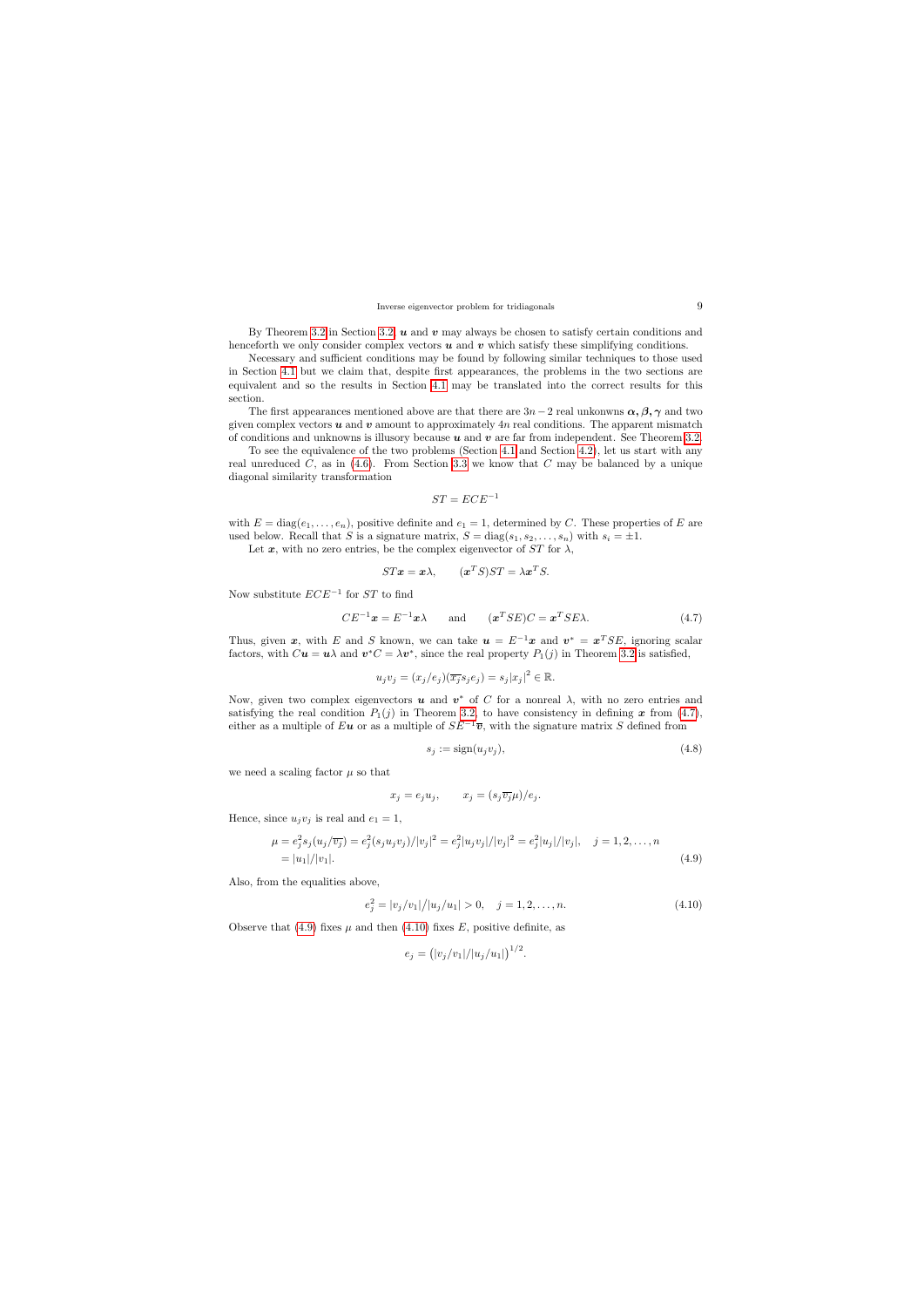Thus, under suitable conditions, for any nonreal  $\lambda$ , S and x define real T and  $C = E^{-1}STE$ . Indeed, the two problems  $(T, S)$  and  $(C, I)$  are equivalent.

Theorem [4.2](#page-6-4) gives the conditions on  $x$  to have a unique real unreduced symmetric T satisfying  $T x = S x \lambda$  for any nonreal  $\lambda$ . These conditions must be translated into the conditions on u and v. In practice we normalize u and v so that  $|u_1| = |v_1|$  and then  $\mu = 1$ . Formulae become simpler but, for the theorem to follow, we do not need  $\mu = 1$ .

Observe that

$$
s_j|x_j|^2 = s_j(e_ju_j)(s_jv_j\overline{\mu}/e_j) = \mu u_jv_j, \qquad \mu \neq 0,
$$
\n(4.11)

and Condition  $(B)$  in Theorem [4.2](#page-6-4) gives us

$$
\sum_{j=1}^{k} u_j v_j \neq 0, \quad k = 1, \dots, n-1.
$$

Set  $k = n$  to recover the necessary condition  $0 = \mathbf{v}^T \mathbf{u} = \mu(\mathbf{x}^* SE)(E^{-1}\mathbf{x}) = \mu \mathbf{x}^* S \mathbf{x}$  when  $\lambda$  is nonreal. This does not contradict the fact that  $v^*u \neq 0$  when  $\lambda$  is simple.

For Condition (A) in Theorem [4.2](#page-6-4) we must connect the two sets of off-diagonal entries  $\beta$  and  $\gamma$ in [\(4.6\)](#page-8-1) to one set of off-diagonal entries **b** of T. Again,  $C = E^{-1}STE$  yields

$$
\gamma_j = e_j^{-1} s_j b_j e_{j+1}, \quad \beta_j = e_{j+1}^{-1} s_{j+1} b_j e_j \tag{4.12}
$$

so that both  $\gamma_j$  and  $\beta_j$  are simply related to  $b_j$ . Also

$$
\alpha_j = s_j a_j
$$

<span id="page-10-0"></span>for the diagonal entries.

The important quantity  $b_k\overline{x_k}x_{k+1}$  from Lemma [4.1](#page-6-2) satisfies

$$
b_k \overline{x_k} x_{k+1} = (\gamma_k s_k e_k / e_{k+1}) [v_k / (s_k e_k) \mu] (u_{k+1} e_{k+1}) = \mu \gamma_k v_k u_{k+1}.
$$
\n(4.13)

Note that its conjugate  $b_k \overline{x_{k+1}} x_k$  translates into

$$
b_k \overline{x_{k+1}} x_k = (\beta_k s_{k+1} e_{k+1}/e_k) [v_{k+1}/(s_{k+1} e_{k+1})\mu](u_k e_k) = \mu \beta_k u_k v_{k+1}.
$$
 (4.14)

Again, the  $\{e_j\}$  need not be known since they cancel out.

We have recovered property  $P_2(j)$  in Theorem [3.2](#page-3-0) in Section [3.2.](#page-3-3)

There are nice formulae for the entries of C. Substitute  $(4.11)$ ,  $(4.13)$  and  $(4.14)$  into Lemma [4.1](#page-6-2) *(a)*, for  $k = 1, ..., n - 1$ , to obtain

$$
\gamma_k \mathcal{I}m(v_k u_{k+1}) = \mathcal{I}m(\lambda) \sum_{j=1}^k u_j v_j,
$$
\n(4.15)

$$
\beta_k \mathcal{I}m(u_k v_{k+1}) = -\mathcal{I}m(\lambda) \sum_{j=1}^k u_j v_j.
$$
\n(4.16)

<span id="page-10-2"></span><span id="page-10-1"></span>Equate real parts to find  $\mu \beta_k \mathcal{R}e(u_k v_{k+1}) = \mu \gamma_k \mathcal{R}e(v_k u_{k+1}) = b_k \mathcal{R}e(\overline{x_k} x_{k+1}) = b_k \mathcal{R}e(\overline{x_{k+1}} x_k).$ Lemma [4.1](#page-6-2) *(b)*, for  $k = 1, \ldots, n$ , gives

<span id="page-10-5"></span><span id="page-10-4"></span><span id="page-10-3"></span>
$$
\beta_{k-1} \mathcal{R}e(u_{k-1}v_k) + \alpha_k u_k v_k + \gamma_k \mathcal{R}e(v_k u_{k+1}) = u_k v_k \mathcal{R}e(\lambda).
$$
 (4.17)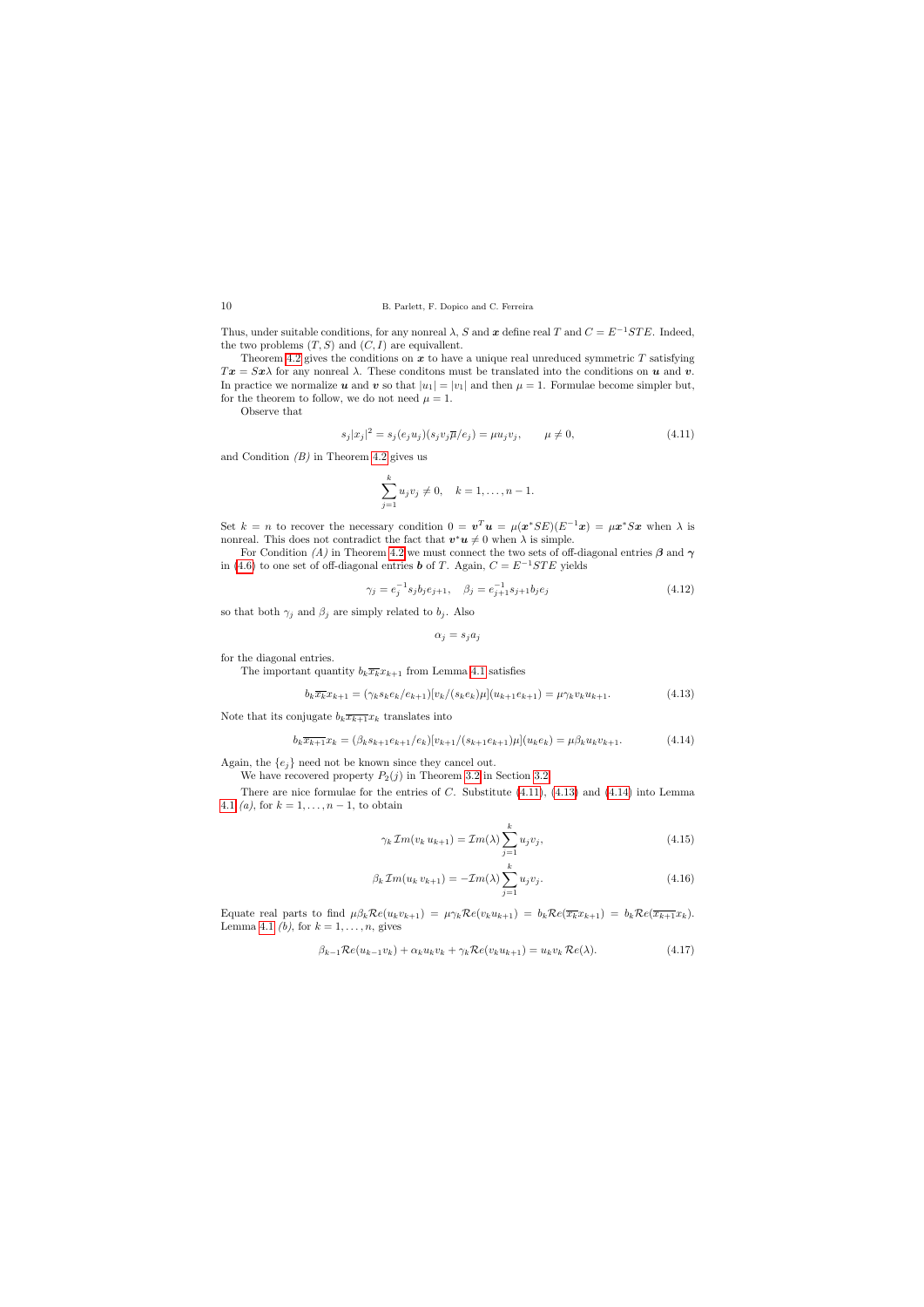Other versions of [\(4.17\)](#page-10-3) are

$$
\gamma_{k-1}\mathcal{R}e(u_kv_{k-1}) + \alpha_k u_kv_k + \gamma_k \mathcal{R}e(v_ku_{k+1}) = u_kv_k \mathcal{R}e(\lambda)
$$

and

$$
\beta_{k-1}\mathcal{R}e(u_{k-1}v_k)+\alpha_ku_kv_k+\beta_k\mathcal{R}e(u_kv_{k+1})=u_kv_k\mathcal{R}e(\lambda).
$$

Since  $\gamma_k v_k u_{k+1}$  and  $\beta_k u_k v_{k+1}$  vanish together, if either vanishes, either  $\mathcal{I}m(v_k u_{k+1}) \neq 0$  or  $\mathcal{I}m(u_kv_{k+1})\neq 0$  may be substituted for the condition  $\mathcal{I}m(\overline{x_k}x_{k+1})\neq 0$  from Theorem [4.2.](#page-6-4) We are now in a position to restate Theorem [4.2](#page-6-4) as it applies to real C.

THEOREM 4.5 (generic case). Let  $u \in \mathbb{C}^n$ ,  $v \in \mathbb{C}^n$  be complex vectors with no zero entries satisfying  $v^T u = 0$  and  $u_j v_j \in \mathbb{R}, j = 1, \ldots, n$ . For each nonreal  $\lambda \in \mathbb{C}$  there exists a unique unreduced  $C \in \mathbb{R}^{n \times n}$ , as in [\(2.2\)](#page-2-3), such that  $C\mathbf{u} = \mathbf{u}\lambda$  and  $\mathbf{v}^*C = \lambda \mathbf{v}^*$  if and only if

$$
(A) \ \mathcal{I}_m(v_k u_{k+1}) \neq 0, \quad k = 1, \dots, n-1,
$$

$$
(B) \sum_{j=1} u_j v_j \neq 0, \quad k = 1, \dots, n-1.
$$

For the nongeneric case Theorems [4.3](#page-7-2) and [4.4](#page-8-2) applied to real  $C$  gives

THEOREM 4.6 (nongeneric case). Let  $u \in \mathbb{C}^n$ ,  $v \in \mathbb{C}^n$  be complex vectors with no zero entries satisfying  $v^T u = 0$  and  $u_j v_j \in \mathbb{R}, j = 1, \ldots, n$ . For each nonreal  $\lambda \in \mathbb{C}$ , there exists

(I) a unique  $C \in \mathbb{R}^{n \times n}$ , as in [\(2.2\)](#page-2-3), satisfying  $Cu = u\lambda$  and  $v^*C = v^*\lambda$  if and only if

$$
\mathcal{I}m(v_k u_{k+1}) \neq 0, \quad k = 1, \dots, n-1. \tag{4.18}
$$

However C might be reduced.

(II) an unreduced  $C \in \mathbb{R}^{n \times n}$ , as in [\(2.2\)](#page-2-3), satisfying  $C\mathbf{u} = \mathbf{u}\lambda$  and  $\mathbf{v}^*C = \mathbf{v}^*\lambda$  if and only if for  $each \ k = 1, \ldots, n-1,$ 

*either both or neither of* 
$$
\mathcal{I}m(v_k u_{k+1})
$$
 *and*  $\sum_{j=1}^k u_j v_j$  *vanish.* (4.19)

(III) (mere existence)  $C \in \mathbb{R}^{n \times n}$ , as in [\(2.2\)](#page-2-3), satisfying  $Cu = u\lambda$  and  $v^*C = v^*\lambda$  if and only if  $for k = 1, \ldots, n - 1,$ 

<span id="page-11-0"></span>
$$
\mathcal{I}m(v_k u_{k+1}) = 0 \implies \sum_{j=1}^k u_j v_j = 0.
$$

When both terms vanish then both  $\gamma_k$  and  $\beta_k$  are unconstrained by [\(4.15\)](#page-10-4) and [\(4.16\)](#page-10-5).

4.3. J matrices. In many applications the matrix C in  $(2.2)$  has the special property that  $\gamma_i = 1, j = 1, 2, \ldots, n - 1$ . This is often called a J matrix and has the virtue of the form being invariant under the LR and dqds transforms,

<span id="page-11-1"></span>
$$
J = \begin{bmatrix} \alpha_1 & 1 & & & & \\ \beta_1 & \alpha_2 & 1 & & & \\ & \beta_2 & \alpha_3 & 1 & & \\ & & \ddots & \ddots & \ddots & \\ & & & \beta_{n-2} & \alpha_{n-1} & 1 \\ & & & & \beta_{n-1} & \alpha_n \end{bmatrix} .
$$
 (4.20)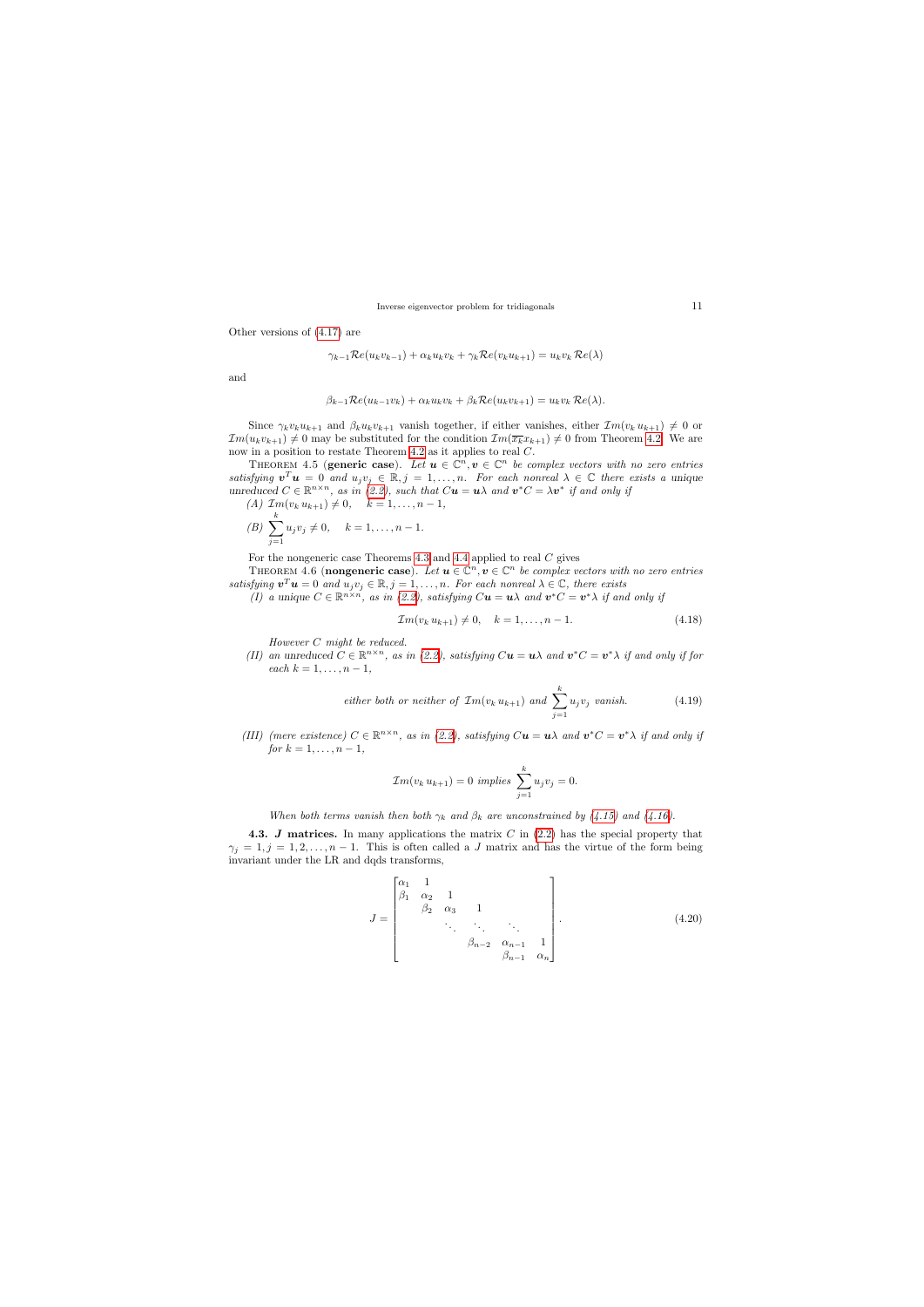In this case relation [\(4.15\)](#page-10-4), with  $\gamma_k = 1$ , imposes a tight connection between  $\mathcal{I}m(v_ku_{k+1})$  and  $\sum^k$  $j=1$  $u_jv_j$  for each  $k = 1, 2, \ldots, n - 1$ . Their ratios must all be equal and thus fix  $\mathcal{I}m(\lambda)$ .

From  $(4.13)$  and  $(4.14)$  we see that

$$
\beta_k u_k v_{k+1} = \overline{v_k u_{k+1}}
$$

and, thus,

$$
\beta_k = \frac{(\overline{v_k}v_k)(\overline{u_{k+1}}u_{k+1})}{(u_kv_k)(u_{k+1}v_{k+1})} = \frac{|v_k|^2|u_{k+1}|^2}{(u_kv_k)(u_{k+1}v_{k+1})} \neq 0, \quad k = 1, 2, \dots, n-1.
$$
\n(4.21)

So,  $\beta_k$  is well defined, by the real property, and is unique. Moreover, on adding [\(4.15\)](#page-10-4) and [\(4.16\)](#page-10-5), we have

$$
\beta_k = -\mathcal{I}m(v_k u_{k+1})/\mathcal{I}m(u_k v_{k+1}), \quad k = 1, 2, \dots, n-1.
$$

Then the relation [\(4.17\)](#page-10-3) fixes  $\alpha_k$  for any given  $\mathcal{R}e(\lambda)$  and  $\mathcal{I}m(\lambda) = \mathcal{I}m(v_1u_2)/u_1v_1 \neq 0$ .

Turning to the nongeneric case we note that relation [\(4.15\)](#page-10-4), with  $\gamma_k = 1$ , implies Condition III in Theorem [4.6](#page-11-0) and so uniqueness and the unreduced property must accompany (mere) existence of a real J matrix with the given complex eigenvector. We state this result formally.

THEOREM 4.7. Let  $u \in \mathbb{C}^n$ ,  $v \in \mathbb{C}^n$  be complex vectors with no zero entries satisfying  $v^T u = 0$ and  $u_i v_i \in \mathbb{R}$ ,  $i = 1, \ldots, n$ . For a suitable real value  $\mathcal{I}m(\lambda) \neq 0$  there exists a real J matrix, as in  $(4.20)$ , such that  $J\mathbf{u} = \mathbf{u}\lambda$ ,  $\mathbf{v}^* J = \lambda \mathbf{v}^*$  if and only if

(A) 
$$
\mathcal{I}m(v_k u_{k+1}) = \mathcal{I}m(\lambda) \sum_{j=1}^k u_j v_j, \quad k = 1, ..., n-1.
$$

<span id="page-12-0"></span>In this case, for each value of  $\mathcal{R}e(\lambda)$ , [\(4.21\)](#page-12-0) and [\(4.17\)](#page-10-3), with  $\gamma_k = 1$ , determine a unique unreduced *J* matrix with  $J\mathbf{u} = \mathbf{u}\lambda$  and  $\mathbf{v}^*J = \lambda \mathbf{v}^*$ .

## 5. Real eigenvectors.

5.1. (T, S) with a given pair of real eigenvectors. There are  $2n-1$  free real degrees of freedom in T, as in [\(2.1\)](#page-2-1), while 2 real n-vectors  $x$  and  $y$  impose 2n real conditions. However, in the problem considered here  $y^T S x = 0$  and thus the number of constraints matches the degrees of freedom. This condition is true in general, not just in the tridiagonal case.

The analysis follows the pattern of the complex case and begins with a key technical lemma.

REMARK 5.1. To see that determinants have been presented in Section  $4$  but hidden, observe that

$$
\mathcal{I}m(\overline{x_k}\,x_{k+1})=\det\begin{bmatrix} \mathcal{R}e(x_k) & \mathcal{I}m(x_k) \\ \mathcal{R}e(x_{k+1}) & \mathcal{I}m(x_{k+1}) \end{bmatrix}.
$$

LEMMA 5.1. Consider a signature matrix S, which could be definite or indefinite, and two linearly independent vectors  $\mathbf{x} \in \mathbb{R}^n$ ,  $\mathbf{y} \in \mathbb{R}^n$  satisfying  $\mathbf{y}^T S \mathbf{x} = 0$  and  $(x_j, y_j) \neq (0, 0)$ ,  $j = 1, \ldots, n$ . If T, as in [\(2.1\)](#page-2-1), satisfies  $T\mathbf{x} = S\mathbf{x}\lambda$ ,  $T\mathbf{y} = S\mathbf{y}\mu$ ,  $\lambda \in \mathbb{R}$ ,  $\mu \in \mathbb{R}$ ,  $\lambda \neq \mu$ , then

(a) 
$$
b_k \det \begin{bmatrix} x_k & y_k \\ x_{k+1} & y_{k+1} \end{bmatrix} = (\mu - \lambda) \sum_{j=1}^k s_j x_j y_j, \quad k = 1, ..., n-1.
$$

<span id="page-12-1"></span>(b)  $b_{k-1}(x_{k-1}y_k + x_ky_{k-1}) + 2a_kx_ky_k + b_k(x_ky_{k+1} + x_{k+1}y_k) = s_kx_ky_k(\mu + \lambda), \quad k = 1, \ldots, n,$ (for brevity, let  $b_0 = b_n = 0$ .)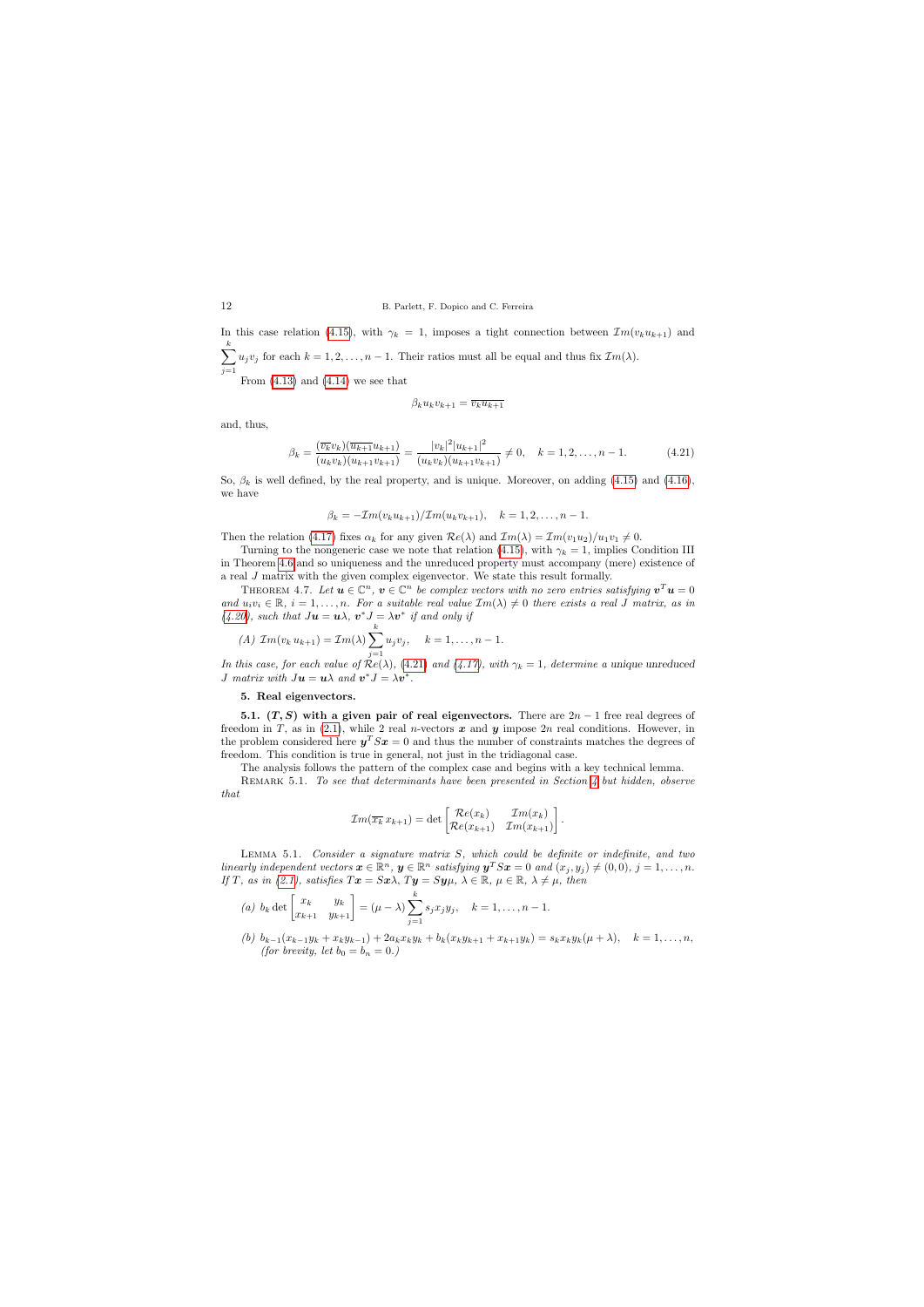*Proof.* When  $x_j y_j \neq 0$  it is legitimate to multiply the jth equation in  $T\mathbf{x} = S\mathbf{x}\lambda$  by  $y_j$  and the jth equation in  $T\mathbf{y} = S\mathbf{y}\mu$  by  $x_j$  to obtain

$$
b_{j-1}x_{j-1}y_j + a_jx_jy_j + b_jx_{j+1}y_j = s_jx_jy_j\lambda,
$$
\n(5.1)

$$
b_{j-1}x_jy_{j-1} + a_jx_jy_j + b_jx_jy_{j+1} = s_jx_jy_j\mu.
$$
\n(5.2)

Subtract the second from the first to find

$$
b_{j-1}(x_{j-1}y_j - x_jy_{j-1}) + 0 + b_j(x_{j+1}y_j - x_jy_{j+1}) = s_jx_jy_j(\lambda - \mu),
$$
\n(5.3)

that is,

$$
b_{j-1} \det \begin{bmatrix} x_{j-1} & y_{j-1} \\ x_j & y_j \end{bmatrix} - b_j \det \begin{bmatrix} x_j & y_j \\ x_{j+1} & y_{j+1} \end{bmatrix} = s_j x_j y_j (\lambda - \mu), \quad j = 1, \dots, n-1.
$$
 (5.4)

Observe that the second term on the left hand side of [\(5.4\)](#page-13-0) for index  $j-1$  is the negative of the first term for index j. Now, sum equation [\(5.4\)](#page-13-0) for  $j = 1, \ldots, k, k < n$ , to obtain

<span id="page-13-3"></span><span id="page-13-2"></span>
$$
-b_k \det \begin{bmatrix} x_k & y_k \\ x_{k+1} & y_{k+1} \end{bmatrix} = (\lambda - \mu) \sum_{j=1}^k s_j x_j y_j.
$$

This is conclusion (a) when  $x_i y_j \neq 0$ .

Summing [\(5.3\)](#page-13-1) for  $j = 1, ..., n - 1$ , yields  $0 = (\lambda - \mu) \sum_{j=1}^{n} s_j x_j y_j$  which shows that  $\mathbf{y}^T S \mathbf{x} = 0$ is a necessary condition.

Summing equations [\(5.1\)](#page-13-2) and [\(5.2\)](#page-13-3) yields

$$
b_{j-1}(x_{j-1}y_j + x_jy_{j-1}) + 2a_jx_jy_j + b_j(x_jy_{j+1} + x_{j+1}y_j) = s_jx_jy_j(\lambda + \mu), \quad j = 1, ..., n,
$$
 (5.5)

which is conclusion (b) when  $x_j y_j \neq 0$ .

Next we seek to relax the condition  $x_jy_j \neq 0$  to the weaker one  $(x_j, y_j) \neq (0, 0)$ . Suppose that  $x_j = 0, y_j \neq 0$ . Then [\(5.1\)](#page-13-2) becomes

<span id="page-13-1"></span><span id="page-13-0"></span>
$$
b_{j-1}x_{j-1}y_j + 0 + b_jx_{j+1}y_j = 0 \t\t(5.6)
$$

and the jth equation in  $T\mathbf{y} = S\mathbf{y}\mu$  is ignored because it is now multiplied by  $x_j = 0$ . However, [\(5.6\)](#page-13-4) is precisely both [\(5.4\)](#page-13-0) and [\(5.5\)](#page-13-5) when  $x_j = 0$ .

The situation is the same when  $x_j \neq 0$ ,  $y_j = 0$ . We recover [\(5.4\)](#page-13-0) and [\(5.5\)](#page-13-5). The rest of the argument is unchanged and the proof is complete for conclusions  $(a)$  and  $(b)$ .  $\square$ 

<span id="page-13-5"></span>THEOREM 5.2 (generic case). Consider a signature matrix  $S$ , which could be definite or indefinite, and two linearly independent vectors  $\boldsymbol{x} \in \mathbb{R}^n$ ,  $\boldsymbol{y} \in \mathbb{R}^n$  with  $(x_j, y_j) \neq (0, 0)$ ,  $j = 1, \ldots, n$ , and  $y^T S x = 0$ . For any  $\lambda \in \mathbb{R}$ ,  $\mu \in \mathbb{R}$ ,  $\lambda \neq \mu$ , there exists a unique unreduced T, as in [\(2.1\)](#page-2-1), such that  $T\mathbf{x} = S\mathbf{x}\lambda$ ,  $T\mathbf{y} = S\mathbf{y}\mu$  if and only if

<span id="page-13-6"></span><span id="page-13-4"></span>(A) det 
$$
\begin{bmatrix} x_k & y_k \\ x_{k+1} & y_{k+1} \end{bmatrix} \neq 0, \quad k = 1, ..., n-1,
$$
  
\n(B)  $\sum_{j=1}^k s_j x_j y_j \neq 0, \quad k = 1, ..., n-1.$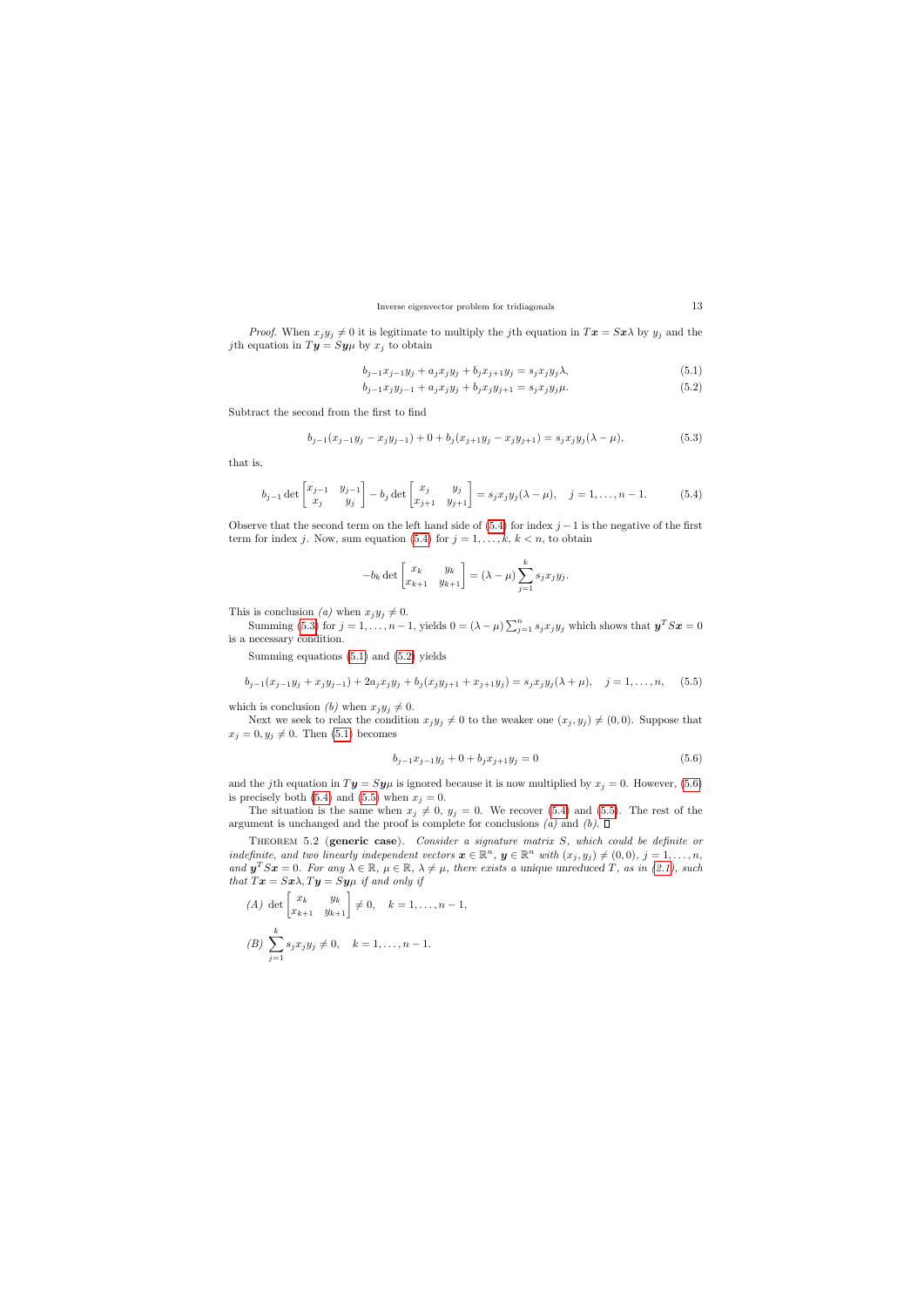*Proof.* [Sufficiency]. When (A) and (B) hold, then (a) in Lemma [5.1](#page-12-1) determines  $b_k$  as unique and nonzero. If  $x_k y_k \neq 0$ , then (b) in Lemma [5.1](#page-12-1) defines  $a_k$  uniquely. For the cases  $x_k = 0, y_k \neq 0$ and  $x_k \neq 0, y_k = 0$ , the uniqueness of  $a_k$  is confirmed by the k-th equation in  $T\mathbf{y} = S\mathbf{y}\lambda$  and by the k-th equation in  $T\mathbf{x} = S\mathbf{x}\lambda$ , respectively.

[Necessity]. The argument follows the one in Theorem [4.2](#page-6-4) with the determinant in  $(A)$  taking place of  $\mathcal{I}m(\overline{x_k} x_{k+1})$ . When this determinant vanishes then  $b_k$  may be taken as a free parameter and both  $a_k$  and  $a_{k+1}$  are determined uniquely given  $b_k$  in all three cases:  $x_k y_k \neq 0; x_k = 0, y_k \neq 0;$  $x_k \neq 0, y_k = 0.$  Uniqueness is lost. Thus, when T is unique, the determinant cannot vanish and then, using the unreduced property  $(b_k \neq 0)$ ,  $(a)$  in Lemma [5.1](#page-12-1) shows that the determinant in  $(A)$ and the corresponding partial sum  $\sum_{j=1}^{k} s_j x_j y_j$  must vanish together if either of them does vanish. Thus,  $(A)$  and  $(B)$  hold.  $\square$ 

The nongeneric case also follows the pattern of the complex case.

THEOREM  $5.3$  (nongeneric case). Let  $S$  be a signature matrix, definite or indefinite, and let two linearly independent vectors  $\mathbf{x} \in \mathbb{R}^n$ ,  $\mathbf{y} \in \mathbb{R}^n$  satisfy  $(x_j, y_j) \neq (0, 0)$ ,  $j = 1, \ldots, n$ , and  $y^T S x = 0$ . For any  $\lambda \in \mathbb{R}$ ,  $\mu \in \mathbb{R}$ ,  $\lambda \neq \mu$ , there exists

(I) a unique T, as in [\(2.1\)](#page-2-1), such that  $Tx = Sx\lambda$ ,  $Ty = Sy\mu$  if and only if

$$
\det\begin{bmatrix} x_k & y_k \\ x_{k+1} & y_{k+1} \end{bmatrix} \neq 0, \quad k = 1, \dots, n-1.
$$
 (5.7)

(II) an unreduced T, as in [\(2.1\)](#page-2-1), such that  $T x = S x \lambda$ ,  $T y = S y \mu$  if and only if for each  $k = 1, \ldots, n - 1,$ 

$$
\det \begin{bmatrix} x_k & y_k \\ x_{k+1} & y_{k+1} \end{bmatrix} \text{ and } \sum_{j=1}^k s_j x_j y_j \text{ vanish together, if either vanishes.} \tag{5.8}
$$

<span id="page-14-2"></span>*Proof.* [Sufficiency for (I)]. When [\(5.7\)](#page-14-0) holds, then (a) in Lemma [5.1](#page-12-1) gives  $b_k$ ,  $k = 1, ..., n - 1$ , uniquely and  $b_k$  vanishes if and only if  $\sum_k$  $j=1$  $s_jx_jy_j = 0$ . When one of  $x_k, y_k$  vanishes, then  $a_k$  is determined uniquely from either  $T\mathbf{x} = S\mathbf{x}\lambda$  or  $T\mathbf{y} = S\mathbf{y}\mu$  accordingly. When neither vanishes, then  $a_k$  is determined by Lemma [5.1](#page-12-1) (b). Consistency follows from the exclusive use of elementary operations in the proof of Lemma [5.1.](#page-12-1)

<span id="page-14-0"></span>[Necessity for (I)]. The argument in the proof of "necessity" in Theorem [5.2](#page-13-6) does not require the unreduced property and so may be invoked here to show that if det  $\begin{bmatrix} x_k & y_k \\ x_{k+1} & y_{k+1} \end{bmatrix} = 0$  for any  $1 \leq k \leq n-1$ , then uniqueness of T is lost. Lemma [5.1](#page-12-1) (a) shows that the partial sum  $\sum_{j=1}^{k} s_j x_j y_j$ vanishes in this case.

<span id="page-14-1"></span>[Sufficiency for *(II)*]. Assume that [\(5.8\)](#page-14-1) holds. If det  $\begin{bmatrix} x_k & y_k \\ x_{k+1} & y_{k+1} \end{bmatrix} \neq 0$ , then  $b_k$  is determined and nonzero by Lemma [5.1](#page-12-1) (a). If the determinant vanishes, then  $b_k$  is unconstrained and we can choose  $b_k \neq 0$  which then determines  $a_k$  and  $a_{k+1}$  as in the proof of Theorem [5.2.](#page-13-6) In such cases T is not unique.

[Necessity for *(II)*]. Given an unreduced T satisfying  $Tx = Sx\lambda$ ,  $Ty = Sy\mu$ , then Lemma [5.1](#page-12-1) (a) shows that det  $\begin{bmatrix} x_k & y_k \\ x_{k+1} & y_{k+1} \end{bmatrix}$  and  $\sum_{k=1}^k$  $j=1$  $s_jx_jy_j$  vanish together if either does vanishes. Thus, [\(5.8\)](#page-14-1) holds.  $\square$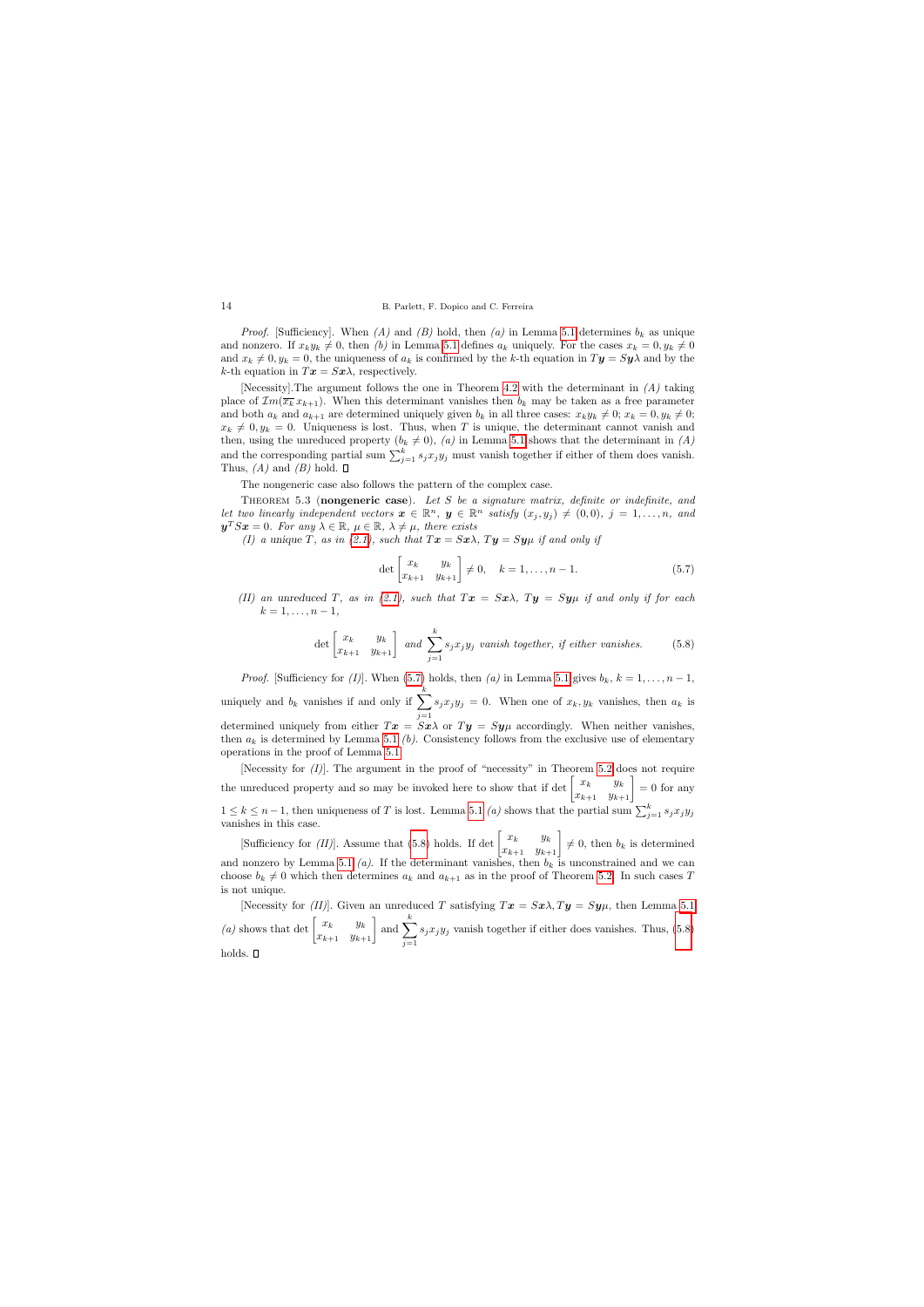Finally, we state without proof that given  $S, \mathbf{x}, \lambda, \mathbf{y}, \mu$  as in Theorem [5.3,](#page-14-2) then T, as in [\(2.1\)](#page-2-1), exists such that  $Tx = Sx\lambda$ ,  $Ty = Sy\mu$  if and only if for  $k = 1, ..., n - 1$ ,

$$
\det \begin{bmatrix} x_k & y_k \\ x_{k+1} & y_{k+1} \end{bmatrix} = 0 \quad \text{implies} \quad \sum_{j=1}^k s_j x_j y_j = 0.
$$

5.2. C with two given pairs of real eigenvectors. We first study the necessary conditions that constrain two pairs of real eigenvectors associated with different real eigenvalues of a real unreduced tridiagonal matrix  $C$  as in  $(4.6)$ ,

$$
C\mathbf{u} = \mathbf{u}\lambda
$$
,  $\mathbf{v}^T C = \lambda \mathbf{v}^T$ ,  $C\mathbf{w} = \mathbf{w}\mu$ ,  $\mathbf{z}^T C = \mu \mathbf{z}^T$ ,  $\lambda \neq \mu$ .

Note that, as for any real square matrix,

$$
\boldsymbol{v}^T \boldsymbol{w} = \boldsymbol{z}^T \boldsymbol{u} = 0. \tag{5.9}
$$

For simplicity we assume no zero entries in  $u, v, w$  and  $z$ . This assumption is used extensively and will not be mentioned each time.

We also assume the necessary conditions found in property  $P_2(j)$  in Theorem [3.2,](#page-3-0) with no mention of  $\beta_j$  and  $\gamma_j$ , which take the simple form

$$
\frac{u_{j+1}}{u_j} / \frac{v_{j+1}}{v_j} = \frac{w_{j+1}}{w_j} / \frac{z_{j+1}}{z_j}, \quad j = 1, \dots, n-1.
$$
\n(5.10)

The eigenvector equations yield 4n equations. For  $j = 1, \ldots, n$ ,

$$
\beta_{j-1}u_{j-1} + \alpha_j u_j + \gamma_j u_{j+1} = u_j \lambda, \qquad \beta_{j-1}w_{j-1} + \alpha_j w_j + \gamma_j w_{j+1} = w_j \mu,
$$
  

$$
\gamma_{j-1}v_{j-1} + \alpha_j v_j + \beta_j v_{j+1} = v_j \lambda, \qquad \gamma_{j-1}z_{j-1} + \alpha_j z_j + \beta_j z_{j+1} = z_j \mu.
$$

All entries with index 0 and  $n + 1$  vanish. We now perform elementary operations on this system of equations to obtain an equivalent but more informative system. With condition [\(5.9\)](#page-15-0) in mind we combine equations for  $u, z$  and for  $w, v$ . Multiply the j-th equation for u by  $z_j$ , the j-th equation for z by  $u_j$  and subtract. Do the same for  $v, w$  to find, for  $j = 1, \ldots, n$ ,

<span id="page-15-0"></span>
$$
(\beta_{j-1}u_{j-1}z_j - \gamma_{j-1}z_{j-1}u_j) + (\gamma_j z_j u_{j+1} - \beta_j u_j z_{j+1}) = u_j z_j(\lambda - \mu),
$$
\n(5.11)

$$
(\gamma_{j-1}v_{j-1}w_j - \beta_{j-1}w_{j-1}v_j) + (\beta_j w_j v_{j+1} - \gamma_j v_j w_{j+1}) = w_j v_j (\lambda - \mu).
$$
 (5.12)

<span id="page-15-6"></span>Note that, in both equations above, the right  $(\cdot)$  for j is the negative of the left  $(\cdot)$  for  $j + 1$ . Sum for  $j = 1, 2, \ldots, k < n$  and use the cancellation to find

<span id="page-15-5"></span><span id="page-15-4"></span><span id="page-15-3"></span>
$$
\begin{bmatrix} z_k u_{k+1} & -u_k z_{k+1} \\ -v_k w_{k+1} & w_k v_{k+1} \end{bmatrix} \begin{bmatrix} \gamma_k \\ \beta_k \end{bmatrix} = (\lambda - \mu) \begin{bmatrix} \sum_{j=1}^k u_j z_j \\ \sum_{j=1}^k w_j v_j \end{bmatrix} . \tag{5.13}
$$

Now return to the original eigenvector equations and proceed as above but add rather than subtract. The result is, for  $j = 1, \ldots, n$ ,

$$
(\beta_{j-1}u_{j-1}z_j + \gamma_{j-1}z_{j-1}u_j) + 2\alpha_j u_j z_j + (\gamma_j z_j u_{j+1} + \beta_j u_j z_{j+1}) = u_j z_j(\lambda + \mu),
$$
\n(5.14)

<span id="page-15-2"></span><span id="page-15-1"></span>
$$
(\gamma_{j-1}v_{j-1}w_j + \beta_{j-1}w_{j-1}v_j) + 2\alpha_jv_jw_j + (\beta_jw_jv_{j+1} + \gamma_jv_jw_{j+1}) = w_jv_j(\lambda + \mu). \tag{5.15}
$$

Observe that  $\alpha_i$  is determined uniquely by [\(5.14\)](#page-15-1) or [\(5.15\)](#page-15-2). Consistency is shown below.

The necessary condition [\(5.13\)](#page-15-3) defines a unique nonzero vector  $[\gamma_k \quad \beta_k] \neq [0 \quad 0]$ , for  $k = 1, \ldots, n-1$ , provided that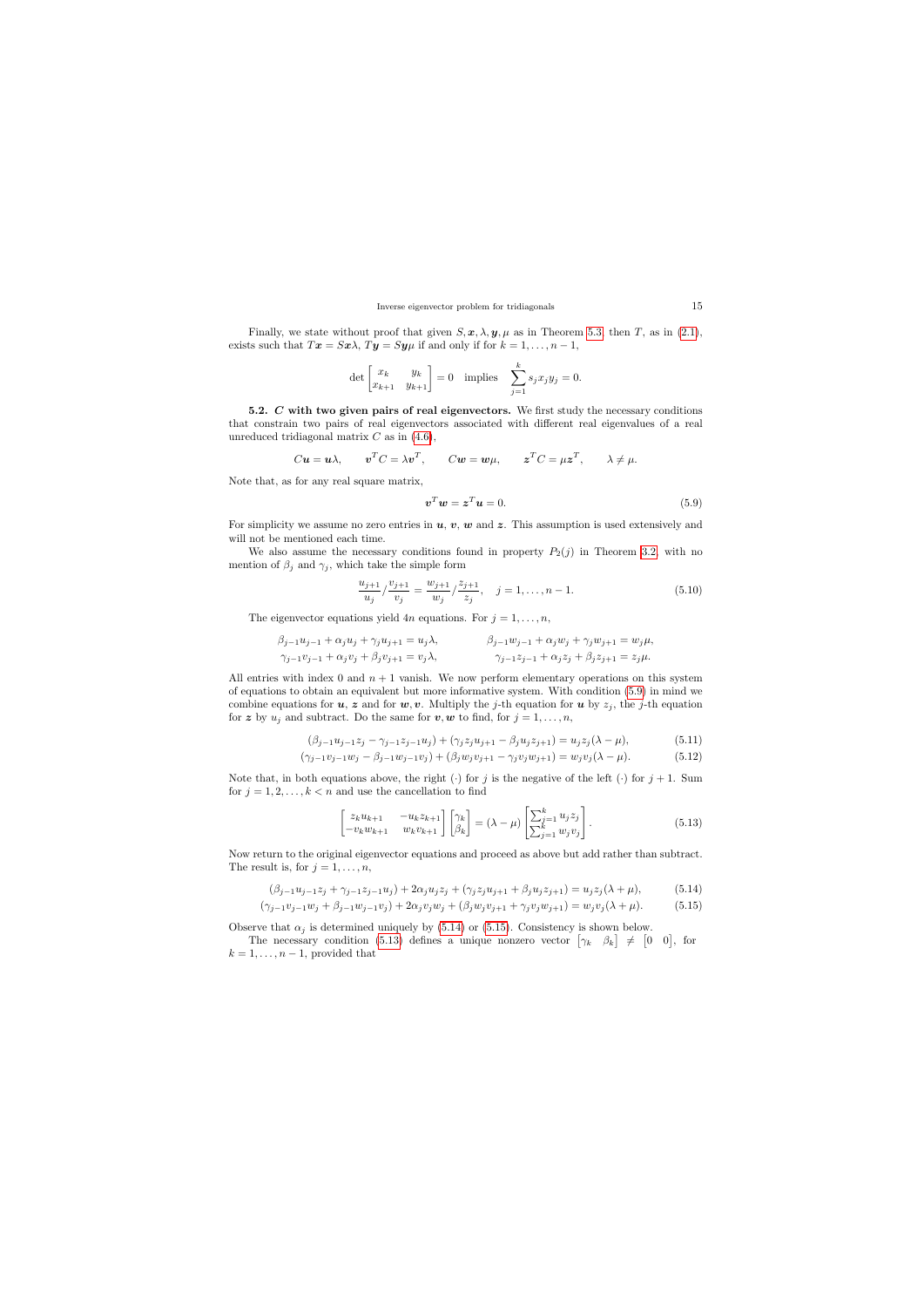16 B. Parlett, F. Dopico and C. Ferreira

(A) det 
$$
\begin{bmatrix} z_k u_{k+1} & -u_k z_{k+1} \\ -v_k w_{k+1} & w_k v_{k+1} \end{bmatrix} \neq 0
$$
,  $k = 1, ..., n-1$ ,  
\n(B)  $\sum_{j=1}^k u_j z_j$  and  $\sum_{j=1}^k w_j v_j$  do not vanish simultaneously for  $k = 1, ..., n-1$ .  
\nBy condition (5.9),  $\sum_{j=1}^n w_j v_j = 0$  and  $\sum_{j=1}^n u_j z_j = 0$ .

The  $4n$  linear equations  $(5.11)$ ,  $(5.12)$ ,  $(5.14)$  and  $(5.15)$  are equivalent to the original eigenvector equations since only elementary operations, which are reversible, were used to obtain them. Consequently, the conditions (A) and (B) are necessary conditions on  $u, v, w$  and z to have a unique unreduced  $C$  to satisfy the eigenvector equations. What about sufficiency?

When C is not given, equations [\(5.13\)](#page-15-3), under conditions (A) and (B), determine unique  $[\gamma_k, \beta_k] \neq$  $[0, 0], k = 1, \ldots, n - 1$ . We have yet to show that  $\beta_k \gamma_k \neq 0$ , i.e., C is unreduced. We must also show that [\(5.14\)](#page-15-1) and [\(5.15\)](#page-15-2), the other half of our equations, are consistent, i.e., determine the same value for  $\alpha_j$ .

At this point we need the unused necessary conditions [\(5.10\)](#page-15-6). By multiplication we obtain

$$
\frac{u_{j+1}z_{j+1}}{u_jz_j} = \frac{v_{j+1}w_{j+1}}{v_jw_j} =: \frac{1}{\sigma_j}, \quad j = 1, \dots, n-1,
$$
\n(5.16)

and thus define  $\sigma_j$ . By the nonzero entry condition, rewrite [\(5.14\)](#page-15-1) and [\(5.15\)](#page-15-2) as

$$
(\beta_{j-1}u_{j-1}/u_j + \gamma_{j-1}z_{j-1}/z_j) + 2\alpha_j + (\gamma_j u_{j+1}/u_j + \beta_j z_{j+1}/z_j) = \lambda + \mu,
$$
 (5.17)

$$
(\gamma_{j-1}v_{j-1}/v_j + \beta_{j-1}w_{j-1}/w_j) + 2\alpha_j + (\beta_j v_{j+1}/v_j + \gamma_j w_{j+1}/w_j) = \lambda + \mu.
$$
 (5.18)

Next consider the partial sums in [\(5.13\)](#page-15-3) and extract the last term in each, using [\(5.16\)](#page-16-0), for  $j = k - 1$ down to  $j = 1$ . This gives

$$
\sum_{j=1}^{k} u_j z_j = u_k z_k (1 + \sigma_{k-1} + \sigma_{k-1} \sigma_{k-2} + \dots + \sigma_{k-1} \sigma_{k-2} \cdots \sigma_1),
$$
  

$$
\sum_{j=1}^{k} v_j w_j = v_k w_k (1 + \sigma_{k-1} + \sigma_{k-1} \sigma_{k-2} + \dots + \sigma_{k-1} \sigma_{k-2} \cdots \sigma_1),
$$

<span id="page-16-0"></span>which suggests rewriting  $(5.13)$  in a more illuminating way as

k

<span id="page-16-2"></span><span id="page-16-1"></span>
$$
\gamma_k \frac{u_{k+1}}{u_k} - \beta_k \frac{z_{k+1}}{z_k} = \frac{\lambda - \mu}{u_k z_k} \sum_{j=1}^k u_j z_j,
$$

$$
-\gamma_k \frac{w_{k+1}}{w_k} + \beta_k \frac{v_{k+1}}{v_k} = \frac{\lambda - \mu}{w_k v_k} \sum_{j=1}^k w_j v_j.
$$

Rearranging the two left sides, which were shown to be equal above, yields

$$
\gamma_k \left( \frac{u_{k+1}}{u_k} + \frac{w_{k+1}}{w_k} \right) = \beta_k \left( \frac{v_{k+1}}{v_k} + \frac{z_{k+1}}{z_k} \right). \tag{5.19}
$$

Now use [\(5.10\)](#page-15-6) to find that

$$
\frac{u_{k+1}}{u_k} / \frac{v_{k+1}}{v_k} = \frac{w_{k+1}}{w_k} / \frac{z_{k+1}}{z_k} = \left(\frac{u_{k+1}}{u_k} + \frac{w_{k+1}}{w_k}\right) / \left(\frac{v_{k+1}}{v_k} + \frac{z_{k+1}}{z_k}\right)
$$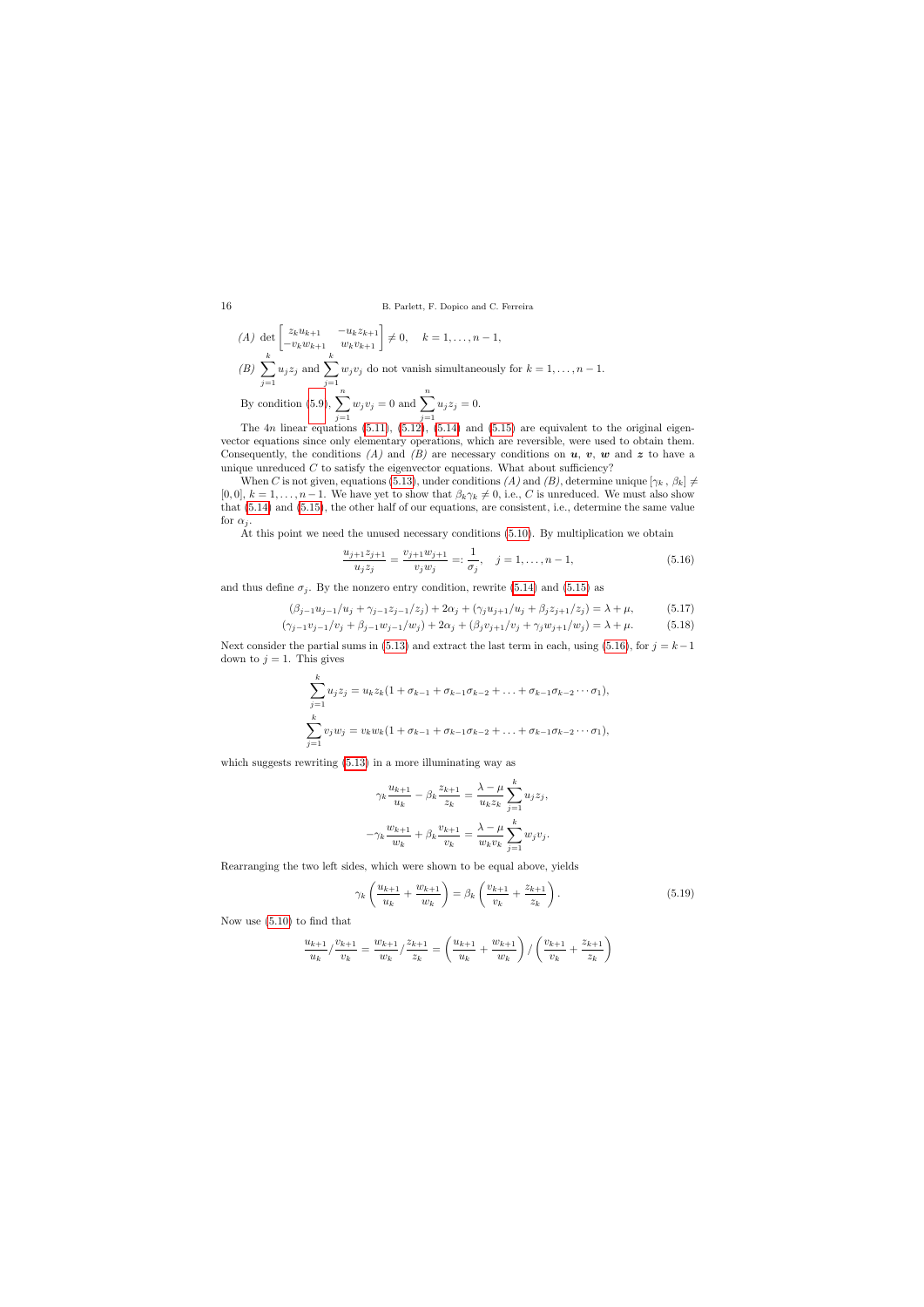and the crucial result

Lemma 5.4.

$$
\gamma_k u_{k+1} v_k = \beta_k v_{k+1} u_k, \qquad \gamma_k w_{k+1} z_k = \beta_k z_{k+1} w_k, \quad k = 1, \dots, n-1.
$$

Thus, with the necessary condition [\(5.10\)](#page-15-6), Lemma [5.4](#page-17-0) shows that  $\beta_k$  and  $\gamma_k$  can only vanish together, while conditions  $(A)$  and  $(B)$  forbid that both quantities vanish.

Finally, inspect the two equations [\(5.17\)](#page-16-1) and [\(5.18\)](#page-16-2) for  $\alpha_j$  and use Lemma [5.4](#page-17-0) to see that

$$
\gamma_j u_{j+1}/u_j + \beta_j z_{j+1}/z_j = \beta_j v_{j+1}/v_j + \gamma_j w_{j+1}/w_j
$$

and

$$
\beta_{j-1}u_{j-1}/u_j + \gamma_{j-1}z_{j-1}/z_j = \gamma_{j-1}v_{j-1}/v_j + \beta_{j-1}w_{j-1}/w_j.
$$

Thus equations [\(5.17\)](#page-16-1) and [\(5.18\)](#page-16-2) are the same and determine the same unique value of  $\alpha_i$ ,  $i=1,\ldots,n$ .

<span id="page-17-0"></span>So  $(A)$  and  $(B)$  are sufficient conditions for the given vectors to be suitable eigenvectors for a unique unreduced C. We have proved

THEOREM 5.5 (generic case). Let  $u, v, w, z$  be four vectors in  $\mathbb{R}^n$  with no zero entries satisfying  $\mathbf{v}^T\mathbf{w} = \mathbf{z}^T\mathbf{u} = 0$  and

$$
\frac{u_{j+1}}{u_j} / \frac{v_{j+1}}{v_j} = \frac{w_{j+1}}{w_j} / \frac{z_{j+1}}{z_j}, \quad j = 1, \dots, n-1.
$$

For any  $\lambda \in \mathbb{R}$ ,  $\mu \in \mathbb{R}$ ,  $\lambda \neq \mu$ , there exists a unique unreduced  $C \in \mathbb{R}^{n \times n}$ , as in [\(2.2\)](#page-2-3), such that  $C\bm{u} = \bm{u}\lambda, \bm{v}^T C = \lambda \bm{v}^T, C\bm{w} = \bm{w}\mu, \bm{z}^T C = \mu \bm{z}^T, \textit{if and only if}$ 

(A) det  $\begin{bmatrix} z_k u_{k+1} & -u_k z_{k+1} \\ -v_k w_{k+1} & w_k v_{k+1} \end{bmatrix} \neq 0, \quad k = 1, \ldots, n-1,$  $(B)$   $\sum_{k=1}^{k}$  $j=1$  $u_jz_j$  and  $\sum^k$  $j=1$  $w_jv_j$  do not vanish simultaneously for  $k = 1, \ldots, n - 1$ .

5.3. J matrix with two given real eigenvectors. The result for two real vectors is a little different from the symmetric  $(T, S)$  form case and we include the proof.

THEOREM 5.6. Consider two vectors  $u \in \mathbb{R}^n$ ,  $v \in \mathbb{R}^n$  with no zero entries and satisfying  $v^T u = 0$ . For any distinct  $\lambda \in \mathbb{R}$ ,  $\mu \in \mathbb{R}$ ,  $\lambda \neq \mu$ , there is always a unique J matrix, as in [\(4.20\)](#page-11-1), satisfying  $J\mathbf{u} = \mathbf{u}\lambda$ ,  $\mathbf{v}^T J = \mu \mathbf{v}^T$ , and J is unreduced if and only if

$$
v_k u_{k+1} \neq (\lambda - \mu) \sum_{j=1}^k v_j u_j, \quad k = 1, ..., n-1.
$$

*Proof.* For brevity define  $\beta_0 = \beta_n = 0$ ,  $u_{n+1} = 0$  and  $v_0 = 0$ .

Since  $u_j v_j \neq 0$ , multiply the jth equation of  $J\bm{u} = \bm{u}\lambda$  by  $v_j$  and the jth equation of  $\bm{v}^T J = \mu \bm{v}^T$ by  $u_i$  and first subtract and then add to find an equivalent pair of equations,

<span id="page-17-2"></span><span id="page-17-1"></span>
$$
(v_{j-1}u_j - \beta_{j-1}v_ju_{j-1}) + (\beta_j v_{j+1}u_j - v_ju_{j+1}) = v_j u_j(\mu - \lambda)
$$
\n(5.20)

$$
(v_{j-1}u_j + \beta_{j-1}v_ju_{j-1}) + 2\alpha_jv_ju_j + (\beta_jv_{j+1}u_j + v_ju_{j+1}) = v_ju_j(\mu + \lambda).
$$
 (5.21)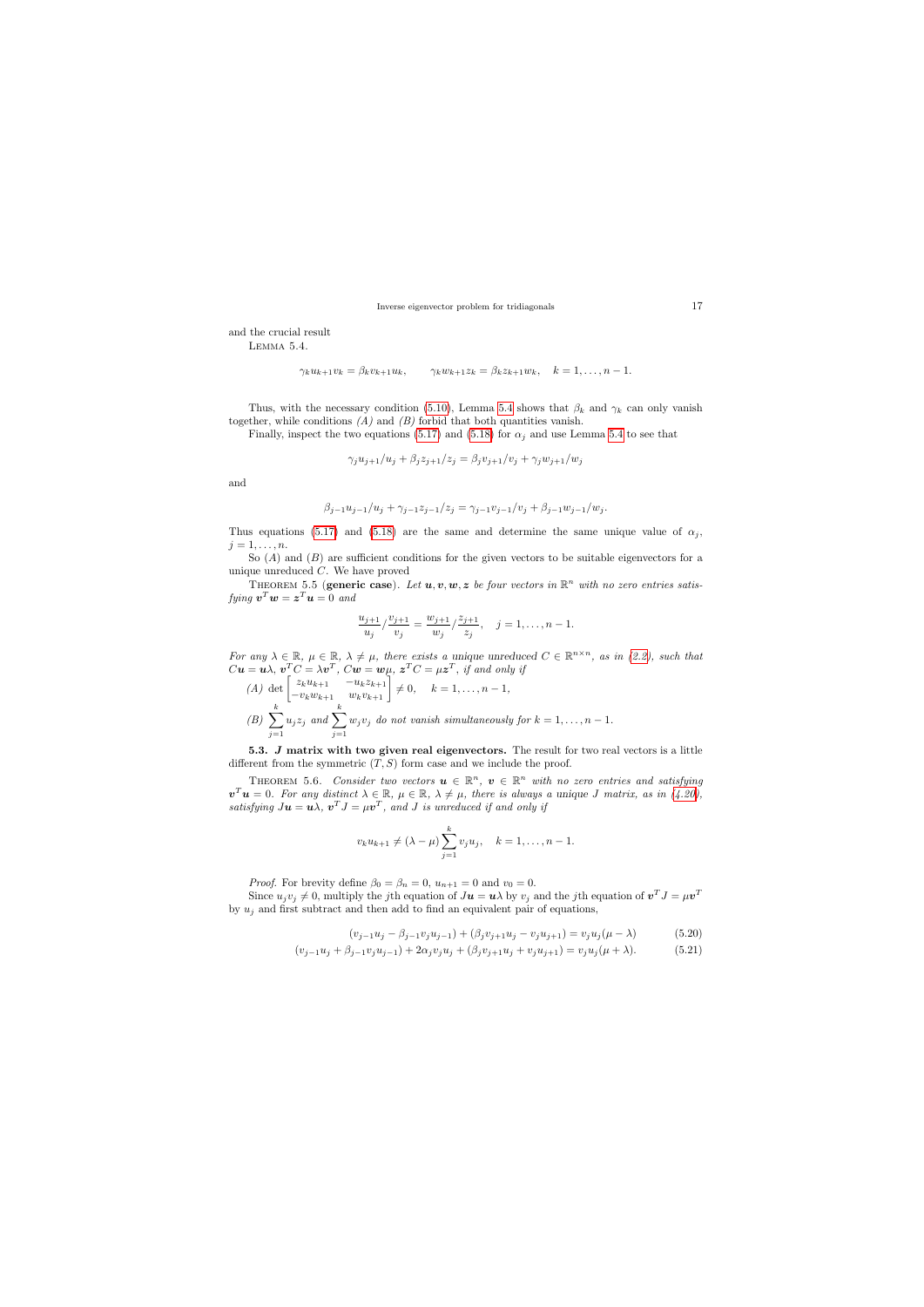Observe that the second (·) on the left hand side of [\(5.20\)](#page-17-1) for index  $j-1$  is the negative of the first (·) for index j. Now sum [\(5.20\)](#page-17-1) for  $j = 1, ..., k$ , and use the cancelation to find

$$
\beta_k v_{k+1} u_k - v_k u_{k+1} = (\mu - \lambda) \sum_{j=1}^k v_j u_j.
$$
\n(5.22)

Since no entry of **u** nor **v** vanishes, [\(5.22\)](#page-18-0) determines uniquely each  $\beta_k$ ,  $k = 1, \ldots, n-1$ . Since  $v^T u = 0$ , an alternative form of  $(5.22)$  is

$$
\beta_k v_{k+1} u_k - v_k u_{k+1} = (\mu - \lambda) \left( - \sum_{j=k+1}^n v_j u_j \right), \qquad (5.23)
$$

and this arises from summing [\(5.20\)](#page-17-1) for  $j = k + 1, \ldots, n$ .

Finally, each  $\alpha_j$  is determined uniquely by [\(5.21\)](#page-17-2).

Note that  $\beta_k$  vanishes if and only if

$$
v_k u_{k+1} = (\lambda - \mu) \sum_{j=1}^k v_j u_j,
$$

<span id="page-18-0"></span>in which case there is a strong constraint on  $\lambda - \mu$ .  $\square$ 

 $\sum$ **6. Up and Down.** If digital computers are to be used for computing the partial sums  $\sum_{j=1}^{k} s_j |x_j|^2$ ,  $j = 1, ..., n$ , needed in Lemma 4.1 to compute T from the given eigenvector  $x$ , then roundoff error is a serious concern because some cancellation in the sums is to be expected. Ideal would be to compute the  $|x_i|^2$  exactly and sum them in twice working precision. If extra precision is not available, we have to compute the partial sums with care. One approach is to compute them in two ways, as follows:

sum<sub>down</sub>(1) := 
$$
s_1|x_1|^2
$$
, sum<sub>down</sub>(k) := sum<sub>down</sub>(k-1) +  $s_k|x_k|^2$ ,  $k = 2,..., n$ ,  
\nsum<sub>up</sub>(n) :=  $s_n|x_n|^2$ , sum<sub>up</sub>(k) := sum<sub>up</sub>(k+1) +  $s_k|x_k|^2$ ,  $k = n - 1,..., 1$ .

In exact arithmetic

$$
\text{sum}_{\text{down}}(n) = 0
$$
 and  $\text{sum}_{\text{up}}(1) = 0$ .

With this notation, for each  $k, k = 1, ..., n-1$ , sum $_{down}(k) + sum_{up}(k+1) = x^*Sx = 0$ .

<span id="page-18-1"></span>We need to combine the two sequences with care. A sensible choice is to switch from sum<sub>down</sub> to  $sum_{\text{up}}$  at any index where sum<sub>down</sub> assumes its maximum absolute value. After this index sum<sub>down</sub> looses information with each cancellation. Similarly, sum<sub>up</sub> looses information with each cancellation going up. In practice, we compute  $l$  such that

$$
l := \arg\max_{k} |\operatorname{sum}_{\mathrm{down}}(k)|
$$

and create a spliced array by

$$
\label{eq:sum_p1} \begin{aligned} \text{sum}_{\text{spl}}(m) &= \left\{ \begin{array}{ll} \text{sum}_{\text{down}}(m), & m \leq l, \\ -\text{sum}_{\text{up}}(m+1), & l < m < n, \end{array} \right. \\ \text{sum}_{\text{spl}}(n) &= 0. \end{aligned}
$$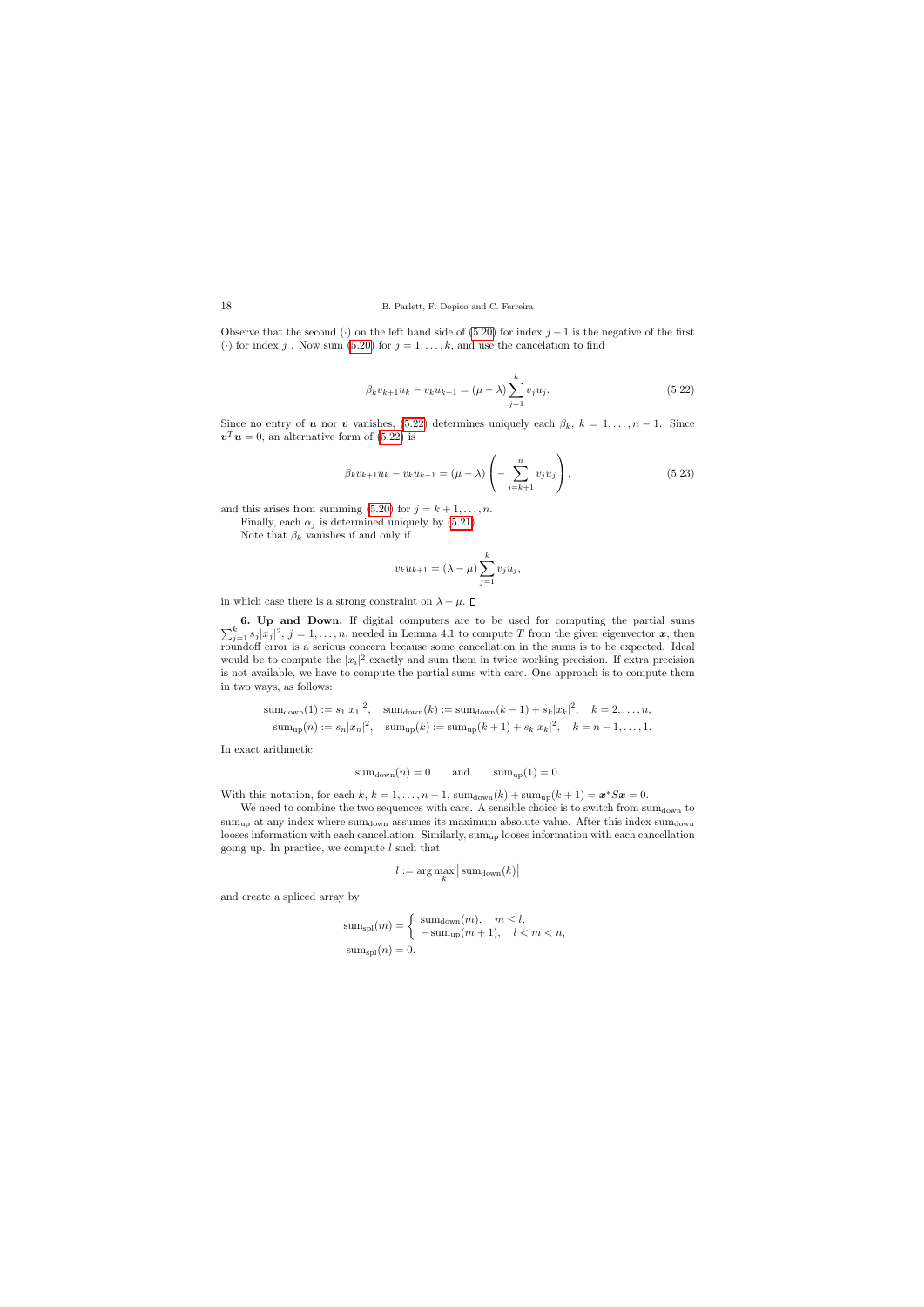More elaborated schemes are possible. One of these uses "compensated summation". This valuable technique is not as universally used as it should be. A good reference is  $[4, p.93]$ . In brief, some extra variables and extra operations are used to estimate the quantity that is discarded in each addition. Compensated summation is not exact; nevertheless, in our case, it has proved beneficial for large values of  $n$ .

Below we give an example to show how necessary it is to form the sum with care.

EXAMPLE 6.1. This matrix of order  $n=14$  was created in ST form with

$$
T = diag(a) + diag(b, -1) + diag(b, +1),
$$
  
\n
$$
a_j = (-1)^{j-1}(2j+3), \quad j = 1, ..., 14,
$$
  
\n
$$
b = \begin{bmatrix} 1 & 1 & 1 & 1 & 1 & 1 & 1 & 1 & 1 & 1 & 1 \end{bmatrix},
$$

and S=diag [1 1 1 1 1 1 1 1 1 1 1 1 1 1]. Giventheapproximate eigenvalue  $\lambda = 16.0 + 7.65 \times 10^{-2}$  i and the approximate corresponding eigenvector

$$
x = \begin{bmatrix}\n-3.56 \times 10^{-7} + 3.59 \times 10^{-8} \text{ i} \\
3.93 \times 10^{-6} - 3.69 \times 10^{-7} \text{ i} \\
3.59 \times 10^{-5} - 3.07 \times 10^{-6} \text{ i} \\
8.95 \times 10^{-4} - 7.37 \times 10^{-5} \text{ i} \\
2.42 \times 10^{-2} - 1.93 \times 10^{-3} \text{ i} \\
-7.05 \times 10^{-1} + 5.41 \times 10^{-2} \text{ i} \\
7.07 \times 10^{-1} \\
2.02 \times 10^{-2} - 4.40 \times 10^{-5} \text{ i} \\
-5.42 \times 10^{-4} + 2.32 \times 10^{-6} \text{ i} \\
-7.66 \times 10^{-5} - 4.90 \times 10^{-7} \text{ i} \\
8.52 \times 10^{-6} + 1.27 \times 10^{-7} \text{ i} \\
1.98 \times 10^{-7} + 2.60 \times 10^{-9} \text{ i} \\
-4.39 \times 10^{-9} - 5.02 \times 10^{-11} \text{ i} \\
9.34 \times 10^{-11} + 9.16 \times 10^{-13} \text{ i}\n\end{bmatrix}
$$

 $\overline{\phantom{a}}$ 

we compute the new b according to the formula in  $(4.3)$  using the values of sumdown, summa and sum<sub>spl</sub>. We show the results in Table 6.1. The new b spliced at index 6 is shown in boldface (as well as the relative errors). Table  $6.2$  shows the different partial sums.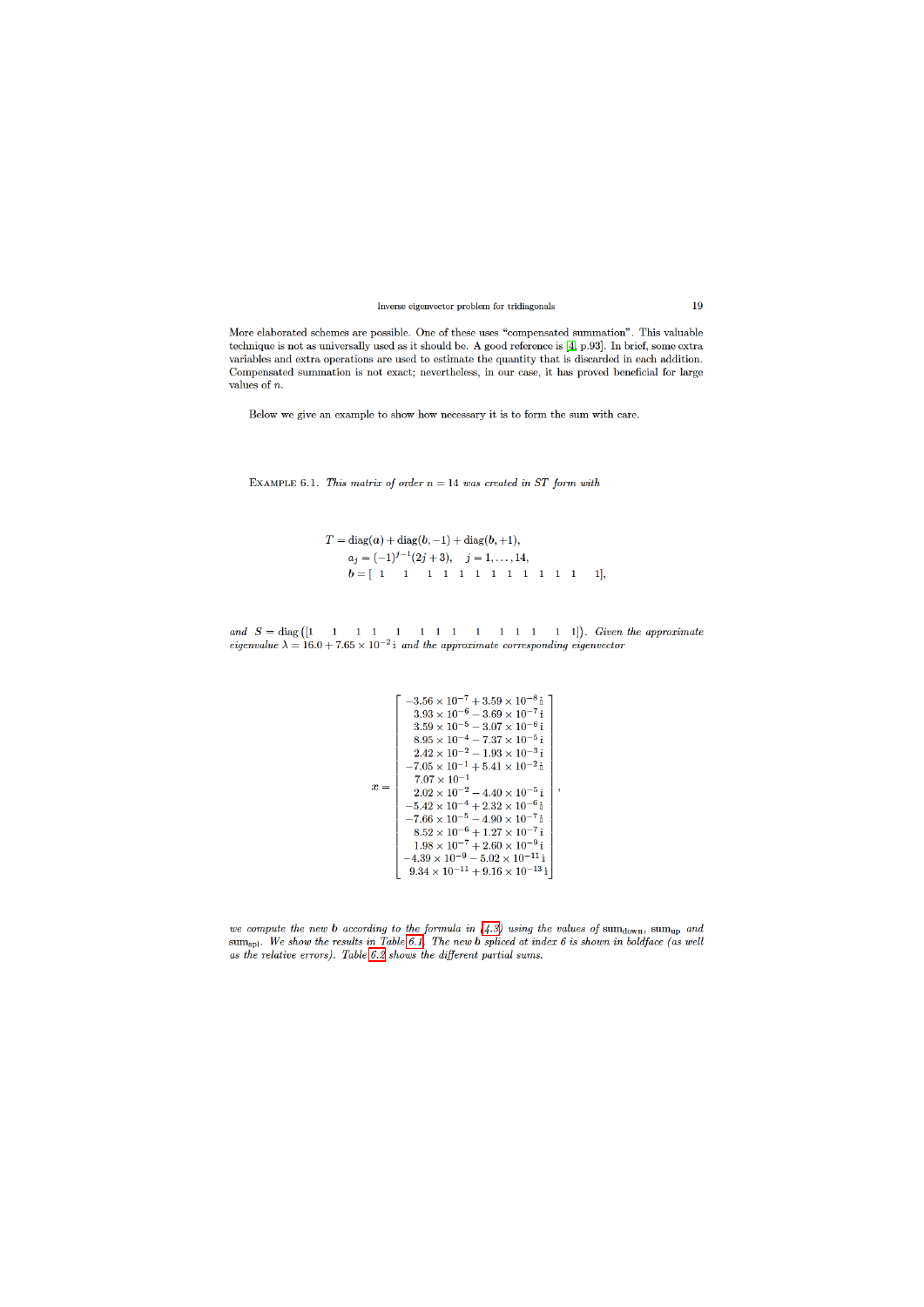| initial b | $down$ $b$            | down error             | $_{\rm up}$ $_{\rm b}$ | up error               |
|-----------|-----------------------|------------------------|------------------------|------------------------|
| $-1$      | $-1.00$               | 11<br>$3.02\times10$   | $-1.06$                | $6.33 \times 10^{-2}$  |
| $-1$      | $-1.00$               | 12<br>$6.61 \times 10$ | $-9.99 \times 10^{-1}$ | $5.24 \times 10^{-4}$  |
| $-1$      | $-1.00$               | 11<br>$4.91 \times 10$ | $-1.00$                | $6.18 \times 10^{-6}$  |
| 1         | 1.00                  | 16<br>$3.33 \times 10$ | 1.00                   | $1.00 \times 10^{-8}$  |
| 1         | 1.00                  | 13<br>$2.73 \times 10$ | 1.00                   | $1.35\times10^{-11}$   |
| 1         | 1.00                  | $6.44 \times 10^{-15}$ | 1.00                   | $9.88\times10^{-15}$   |
| 1         | 1.00                  | $1.99 \times 10^{-11}$ | 1.00                   | $2.34\times10^{-14}$   |
| 1         | 1.00                  | $2.70 \times 10^{-8}$  | 1.00                   | 15<br>$8.88 \times 10$ |
| 1         | 1.00                  | $1.40 \times 10^{-6}$  | 1.00                   | 15<br>$3.22 \times 10$ |
| 1         | 1.00                  | $1.12 \times 10^{-4}$  | 1.00                   | 14<br>$1.31\times10$   |
| 1         | 1.21                  | $2.07 \times 10^{-1}$  | 1.00                   | 15<br>$9.99 \times 10$ |
| 1         | $-4.19 \times 10^{2}$ | $4.20 \times 10^{2}$   | 1.00                   | 14<br>$1.44 \times 10$ |
| $-1$      | $-9.29\times10^{5}$   | $9.29 \times 10^{5}$   | $-1.00$                | 15<br>$1.11 \times 10$ |

TABLE 6.1

Relative errors for reconstructed b with  $sum_{down}$  and  $sum_{up}$ 

| $\boldsymbol{k}$ | $sum_{down}(k)$         | $sum_{\text{up}}(k+1)$  | $sum_{\rm spl}(k)$      |
|------------------|-------------------------|-------------------------|-------------------------|
| 1                | $1.28 \times 10^{-13}$  | $-1.36 \times 10^{-13}$ | $1.28 \times 10^{-13}$  |
| $\bf{2}$         | $-1.55 \times 10^{-11}$ | $1.55 \times 10^{-11}$  | $-1.55 \times 10^{-11}$ |
| 3                | $-1.31 \times 10^{-9}$  | $1.31 \times 10^{-9}$   | $-1.31 \times 10^{-9}$  |
| 4                | $8.05 \times 10^{-7}$   | $-8.05 \times 10^{-7}$  | $8.05 \times 10^{-7}$   |
| 5                | $-5.90 \times 10^{-4}$  | $5.90 \times 10^{-4}$   | $-5.90 \times 10^{-4}$  |
| $6\phantom{1}6$  | $-5.00 \times 10^{-1}$  | $5.00 \times 10^{-1}$   | $-5.00 \times 10^{-1}$  |
| 7                | $-4.06 \times 10^{-4}$  | $4.06 \times 10^{-4}$   | $-4.06 \times 10^{-4}$  |
| 8                | $3.00 \times 10^{-7}$   | $-3.00 \times 10^{-7}$  | $3.00 \times 10^{-7}$   |
| 9                | $5.80 \times 10^{-9}$   | $-5.80 \times 10^{-9}$  | $5.80 \times 10^{-9}$   |
| 10               | $-7.26 \times 10^{-11}$ | $7.26 \times 10^{-11}$  | $-7.26 \times 10^{-11}$ |
| 11               | $-4.72 \times 10^{-14}$ | $3.91 \times 10^{-14}$  | $-3.91\times10^{-14}$   |
| 12               | $-8.08 \times 10^{-15}$ | $-1.93 \times 10^{-17}$ | $1.93 \times 10^{-17}$  |
| 13               | $-8.10 \times 10^{-15}$ | $8.72 \times 10^{-21}$  | $-8.72 \times 10^{-21}$ |

<span id="page-20-1"></span><span id="page-20-0"></span>TABLE  $6.2$ Partial sums - splice index equals 6.